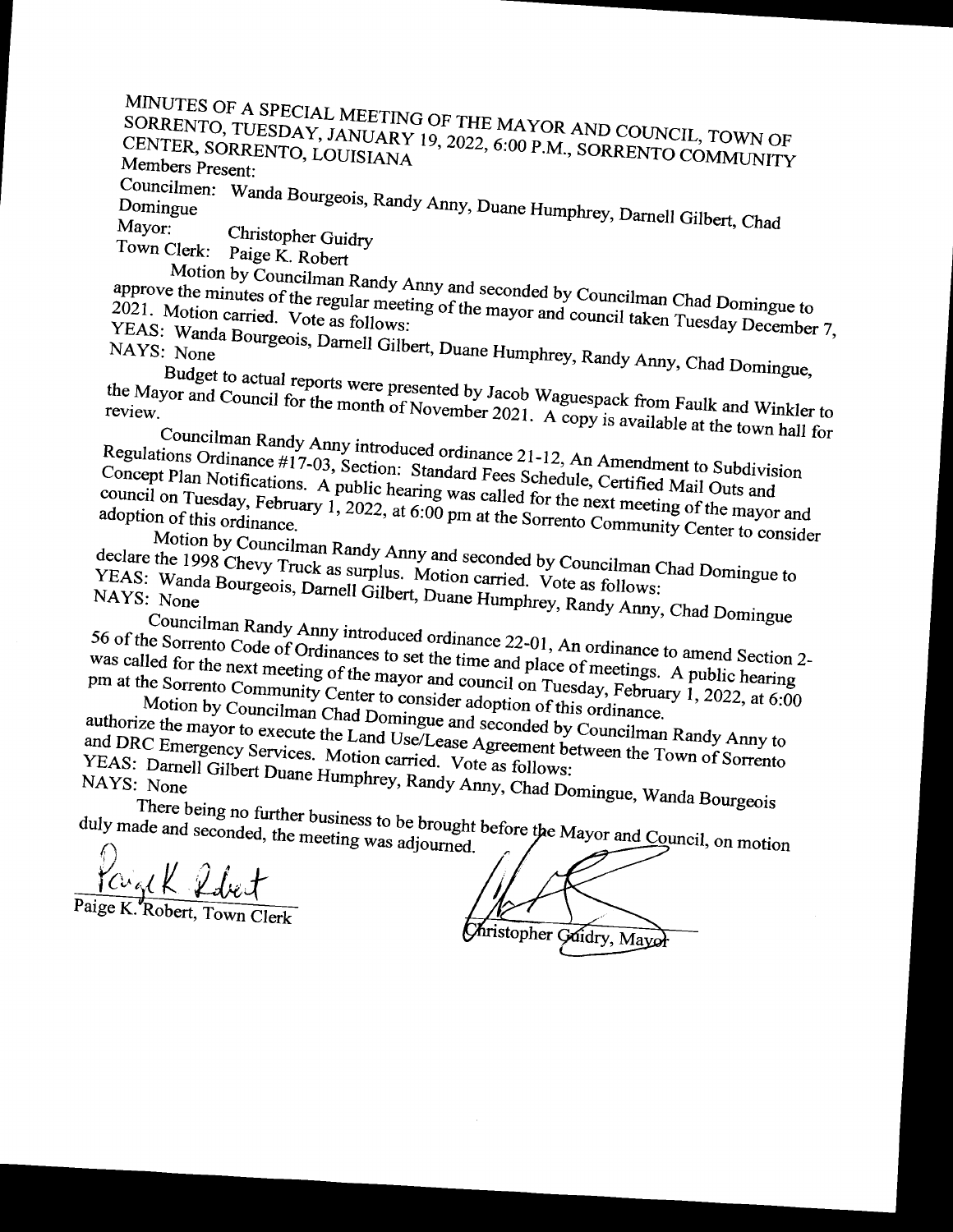| <b>Mayor and City Council Report</b>                              |              |                |              |              |              |      |      |      |  |  |
|-------------------------------------------------------------------|--------------|----------------|--------------|--------------|--------------|------|------|------|--|--|
| <b>City Calls and Arrest</b>                                      |              |                |              |              |              |      |      |      |  |  |
| Sorrento, Louisiana                                               |              |                |              |              |              |      |      |      |  |  |
| August<br>September<br><b>October</b><br><b>November December</b> |              |                |              |              |              |      |      |      |  |  |
|                                                                   | 2021         | 2021           | 2021         | 2021         | 2021         | 2021 | 2021 | 2021 |  |  |
| Veh. Accidents                                                    | 18           | 24             | 19           | 19           | 22           |      |      |      |  |  |
| <b>Burglaries</b>                                                 | $\mathbf 0$  | $\overline{2}$ | $\mathbf 1$  | $\mathbf{1}$ | $\mathbf{1}$ |      |      |      |  |  |
| <b>Thefts</b>                                                     | 6            | 5              | 6            | 4            | 3            |      |      |      |  |  |
| Armed Robbery                                                     | $\bf{0}$     | 0              | $\mathbf 0$  | 0            | 0            |      |      |      |  |  |
| Simple Robbery                                                    | $\mathbf 0$  | $\mathbf 0$    | 0            | $\mathbf 0$  | $\mathbf 0$  |      |      |      |  |  |
| Alarms                                                            | 9            | 11             | 8            | 5            | 6            |      |      |      |  |  |
| <b>Narcotics</b>                                                  | $\mathbf{1}$ | $\mathbf 0$    | $\mathbf{1}$ | $\mathbf 0$  | $\mathbf{1}$ |      |      |      |  |  |
| Shooting                                                          | $\mathbf 0$  | $\mathbf 0$    | $\mathbf 0$  | $\mathbf 0$  | $\mathbf 0$  |      |      |      |  |  |
| <b>Total Service Q</b>                                            | 135          | 155            | 138          | 96           | 105          |      |      |      |  |  |
| <b>SCO/Loud Musi</b>                                              | $\mathbf 0$  | $\pmb{0}$      | 0            | $\mathbf 0$  | $\mathbf{C}$ |      |      |      |  |  |
|                                                                   |              | $\epsilon$     |              |              |              |      |      |      |  |  |
|                                                                   |              |                |              |              |              |      |      |      |  |  |

| <b>Traffic Citations</b> |  | 10 | - - |  |  |
|--------------------------|--|----|-----|--|--|
| <b>Adult Arrests</b>     |  |    |     |  |  |

Col. Rosevelt Hampton

 $\overline{a}$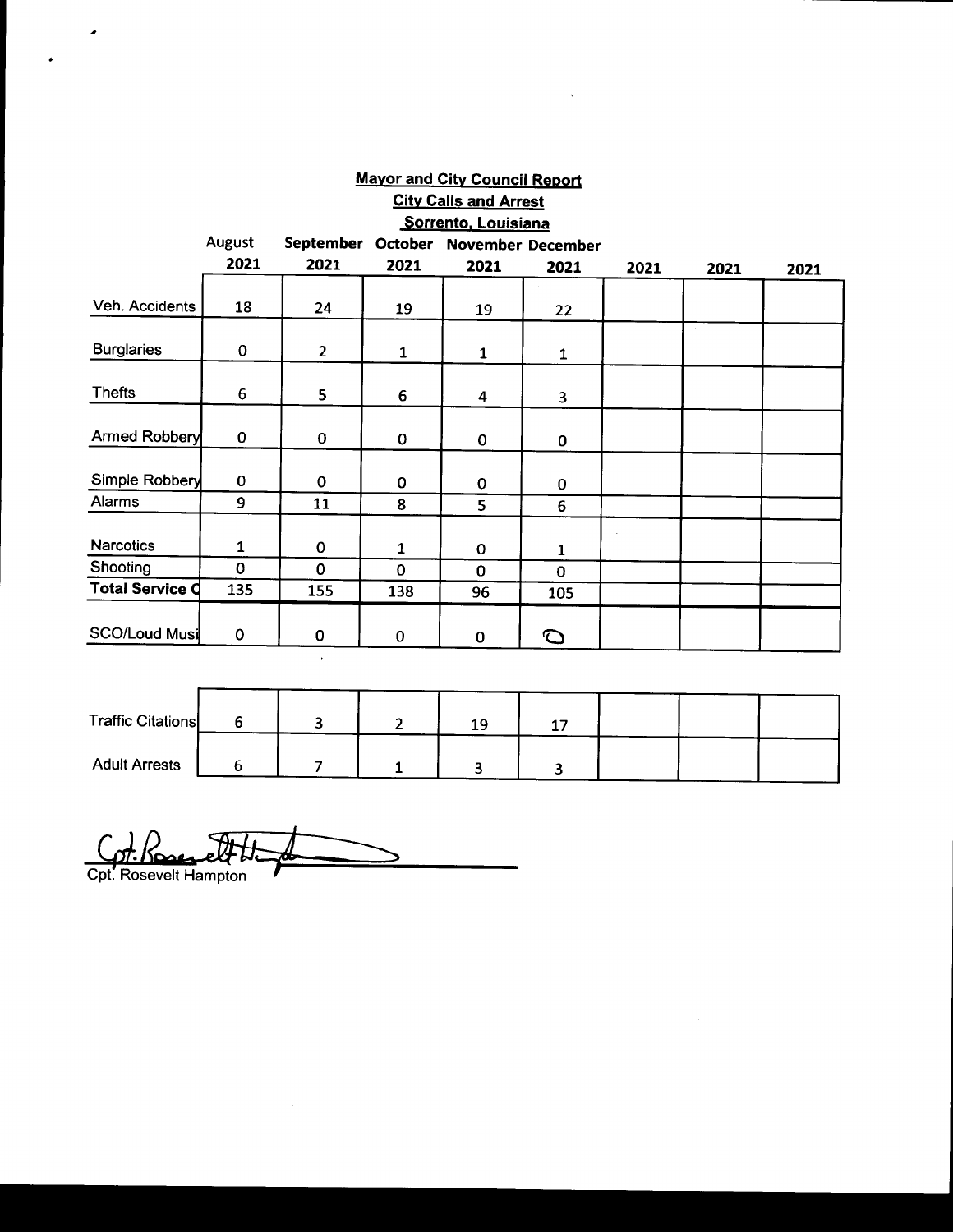| <b>Row Labels</b>                | <b>Count of Incident Number</b> |  |  |  |  |
|----------------------------------|---------------------------------|--|--|--|--|
| 911 Investigation                | 1                               |  |  |  |  |
| <b>Accident</b>                  | 22                              |  |  |  |  |
| Alarm                            | 6                               |  |  |  |  |
| <b>Animal Complaint</b>          | $\overline{2}$                  |  |  |  |  |
| Assault                          | 4                               |  |  |  |  |
| <b>Assist</b>                    | 6                               |  |  |  |  |
| <b>Burglary</b>                  | 1                               |  |  |  |  |
| <b>Check on Welfare</b>          | 8                               |  |  |  |  |
| Death                            | 1                               |  |  |  |  |
| Disturbance                      | 12                              |  |  |  |  |
| Escort                           | 1                               |  |  |  |  |
| <b>Narcotics</b>                 | 1                               |  |  |  |  |
| <b>School Walk Thru</b>          | 6                               |  |  |  |  |
| <b>Suicide Investigation</b>     | $\overline{2}$                  |  |  |  |  |
| <b>Suspicious Person/Vehicle</b> | 11                              |  |  |  |  |
| <b>Theft</b>                     | 3                               |  |  |  |  |
| <b>Traffic Incident</b>          | 16                              |  |  |  |  |
| <b>Trespassing</b>               | $\overline{2}$                  |  |  |  |  |
| <b>Grand Total</b>               | 105                             |  |  |  |  |

 $\sim 10^{-1}$ 

 $\bullet$ 

 $\star$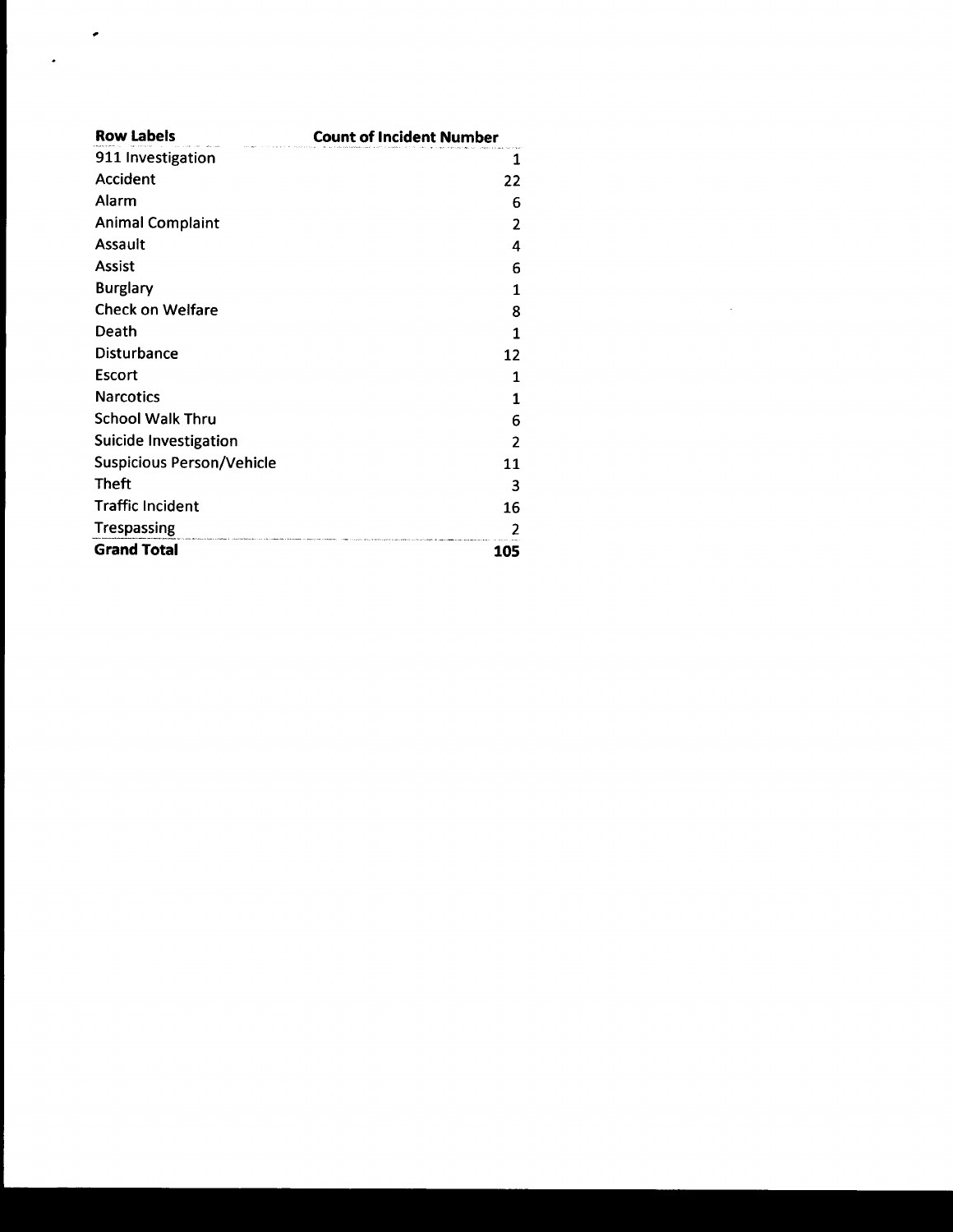

FINANCIAL STATEMENTS

November 30, 2021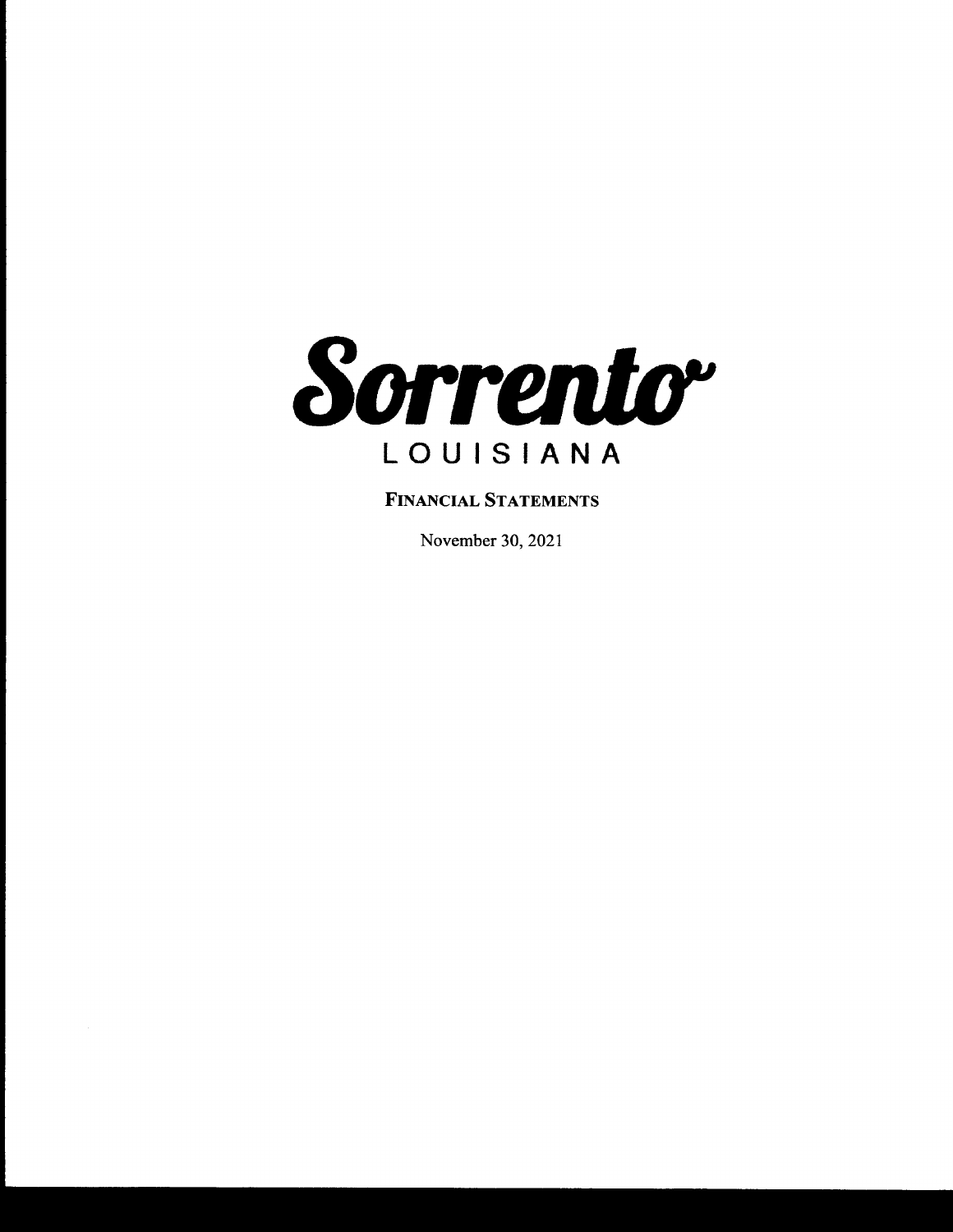### Town of Sorrento Key stats November 30, 2021

| 1) Cash position                                                                                                                            | <b>Total</b>                 | <b>Restricted</b>                                        |                           | Unrestricted                              |             |                  | Change from June 30th<br><b>Restricted</b> | Unrestricted                     |
|---------------------------------------------------------------------------------------------------------------------------------------------|------------------------------|----------------------------------------------------------|---------------------------|-------------------------------------------|-------------|------------------|--------------------------------------------|----------------------------------|
| November 30, 2021                                                                                                                           | \$<br>912,021 \$             | 425,470                                                  | $\boldsymbol{\mathsf{s}}$ | 486,551                                   |             |                  |                                            |                                  |
| June 30, 2021<br>June 30, 2020                                                                                                              | 730,632<br>682,588           | 109,571<br>253,713                                       |                           | 621,061<br>428,875                        |             |                  | 315,899<br>171,757                         | (134, 510)<br>57,676             |
| Restricted breakdown                                                                                                                        |                              |                                                          |                           |                                           |             |                  |                                            |                                  |
| American Rescue Plan Grant<br>Recreation<br>Senior citizen programs<br>Public safety - fire<br>Public safety - police - restricted<br>Other |                              | 315,114<br>44,084<br>40,965<br>10,830<br>2,651<br>11,827 |                           |                                           |             |                  |                                            |                                  |
| 2) Revenue trends                                                                                                                           |                              |                                                          |                           |                                           |             |                  |                                            |                                  |
| Sales tax                                                                                                                                   | <b>FYE</b>                   |                                                          |                           | <b>General Fund</b><br><b>Collections</b> |             |                  | <b>Rest. Fund</b><br>Collections           |                                  |
|                                                                                                                                             | 2022<br>2021<br>2020<br>2019 |                                                          | \$                        | 306,279<br>606,952<br>576,720<br>535,232  | 5%<br>7%    | \$               | 54,049<br>107,109<br>101.774<br>94,416     | 5%<br>7%                         |
|                                                                                                                                             | 2022 budget                  |                                                          | \$                        | 575,000                                   | 53.3%       | s                | 97,500                                     | 55.4%                            |
| <b>Utility charges</b>                                                                                                                      | <b>FYE</b>                   |                                                          |                           | Sewer                                     |             |                  | Garbage                                    |                                  |
|                                                                                                                                             | 2022<br>2021<br>2020<br>2019 |                                                          | \$                        | 24,710<br>58,482<br>57,862<br>57,915      | 0%          | \$               | 55,176<br>127,022<br>124,896<br>121,310    | 2%<br>3%                         |
|                                                                                                                                             | 2022 budget                  |                                                          | \$                        | 60,000                                    | 41.2%       | s                | 130,000                                    | 42.4%                            |
| 3) Utility receivable aging                                                                                                                 | Total                        | Current                                                  |                           | 30 days                                   | 60 days     |                  | 90 days                                    | 120 days                         |
| Amount owed - 11/30/2021                                                                                                                    | 21,372                       | \$<br>17,759                                             | \$                        | 740                                       | \$<br>(259) | $\boldsymbol{s}$ | (194)                                      | - \$<br>3,327                    |
| Amount owed - 06/30/2021                                                                                                                    | 14,684                       | \$<br>13,104                                             | \$                        | (2, 723)                                  | \$<br>(501) | \$               | (93)                                       | $\overline{\mathbf{z}}$<br>4,896 |
| Amount owed - 06/30/2020                                                                                                                    | 19,200                       | \$<br>14,984                                             | \$                        | $(2,140)$ \$                              | 981         | \$               | 768                                        | \$<br>4,608                      |

Amount owed - 06/30/2019 15,303 \$ 12,716 \$ (2,226) \$ 526 \$ (573) \$ 4,860

#### 4) Profltabiliy- operating cash flows

|                                                                                                            |    | General Fund              | Restricted               |                        |                      |      |           |
|------------------------------------------------------------------------------------------------------------|----|---------------------------|--------------------------|------------------------|----------------------|------|-----------|
| <b>FYE 2022</b><br>Surplus (deficit)                                                                       | \$ | 51,790 \$                 | 863                      |                        |                      |      |           |
| Capital outlay activity, net of grants and proceeds<br>Depreciation                                        |    | (5,117)                   | $\blacksquare$           |                        |                      |      |           |
| Operating cash flows                                                                                       |    | 46,673                    | 863                      |                        |                      |      |           |
| <b>Utility</b>                                                                                             |    | 2022B                     | <b>YTD 2022</b>          | 2021                   | 2020                 |      | 2019      |
| Operating deficit<br>Capital outlay activity, net of grants and proceeds<br>Proceeds from Legal Settlement | S  | $(106, 800)$ \$<br>20,000 | $(6,778)$ \$<br>(77,500) | 37,722 \$<br>(126,392) | 36,969<br>(130, 198) | - \$ | (96, 503) |
| Depreciation                                                                                               |    | 85,000                    | 35,417                   | 80,000                 | 85,000               |      | 85,000    |
| <b>Net</b>                                                                                                 |    | $(1,800)$ \$              | $(48, 861)$ \$           | $(8,669)$ \$           | $(8,230)$ \$         |      | (11,503)  |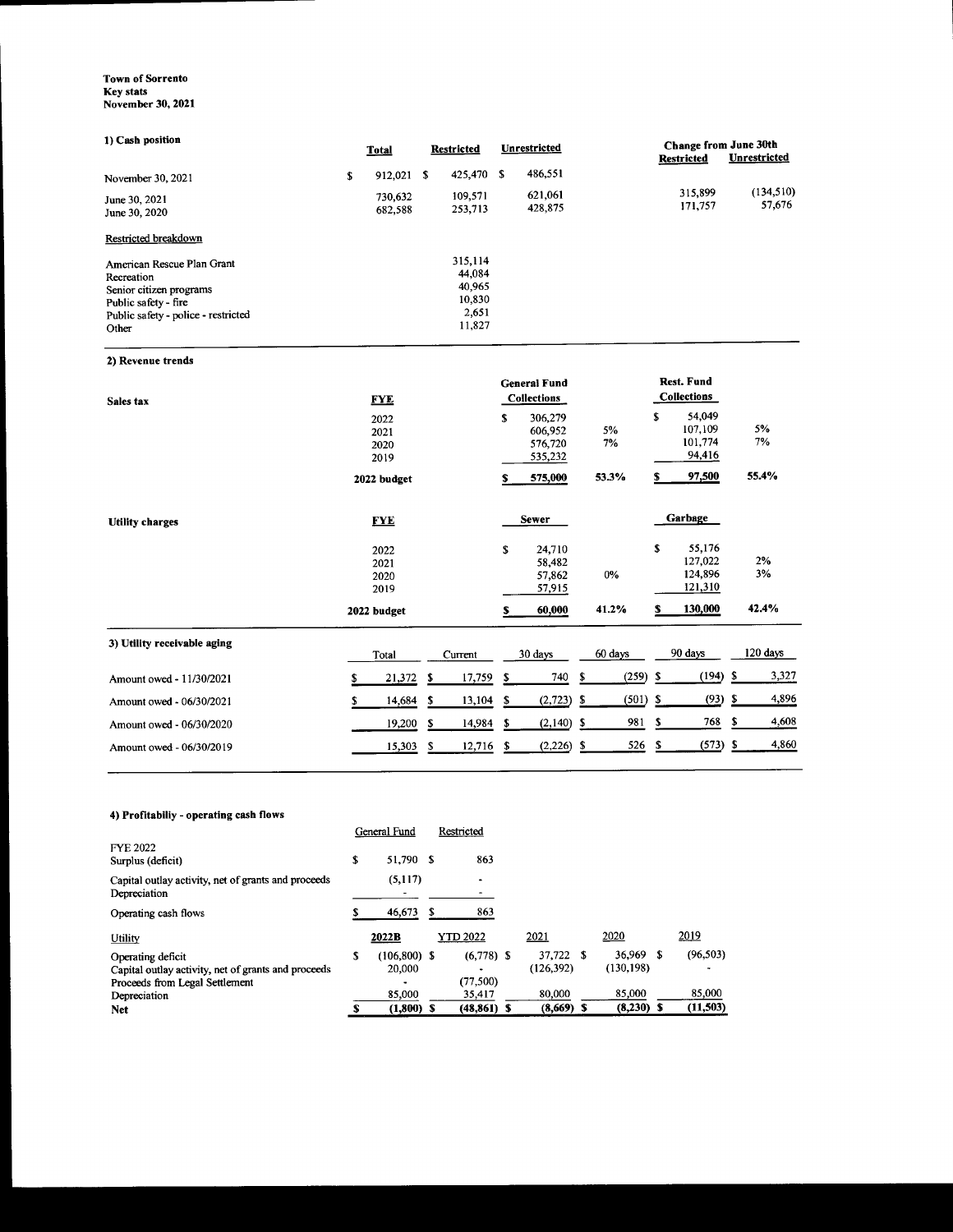#### Town of Sorrento Overview November 30, 2021

| % of budget<br>11/30/2021<br>Actual<br><b>Budget</b><br>Remaining<br>General:<br>\$<br>268,721<br>Sales tax<br>\$<br>240,294<br>S<br>306,279<br>\$<br>575,000<br>10,924<br>61,091<br>Property tax<br>10,909<br>72,000<br>Franchise fees<br>49,844<br>92,500<br>37,321<br>55,179<br>1,441<br>Beer Tax<br>1,553<br>1,559<br>3,000<br>Licenses and permits<br>10,009<br>101,300<br>79,484<br>21,816<br><b>Charges for Services</b><br>11,500<br>11,500<br>Fines<br>2,251<br>923<br>3,077<br>4,000<br>Planning & Zoning<br>22,428<br>(22, 428)<br>Intergovernmental grants - Operational<br>2,982<br>5,345<br>655<br>6,000<br>State tourism grant<br>4,462<br>(4, 462)<br>Transfers In<br>17,333<br>25,150<br>12,250<br>37,400<br>Other<br>973<br>22,797<br>27<br>1,000<br>48%<br><b>Total revenue</b><br>357,988<br>467,212<br>436,488<br>903,700<br>Administration<br>124,213<br>120,472<br>259,100<br>138,628<br>Police<br>155,449<br>152,481<br>214,019<br>366,500<br><b>Streets</b><br>128,941<br>111,745<br>267,200<br>155,455<br>Capital outlay<br>27,047<br>40,000<br>40,000<br>41%<br><b>Total expenditures</b><br>435,651<br>384,697<br>932,800<br>548,103<br><u> Restricted:</u><br>Sales tax<br>42,405<br>54,049<br>97,500<br>43,451<br>Other<br>2,349<br>16,511<br>13,400<br>(3,111)<br><b>Total revenue</b><br>64%<br>44,753<br>70,561<br>110,900<br>40,339<br>Fire<br>14,590<br>37,783<br>32,500<br>(5,283)<br>9,211<br>9,164<br>30,000<br>Senior citizen programs<br>20,836<br><b>Recreation - Community Center</b><br>20,532<br>25,800<br>9,339<br>16,461<br><b>Transfer Out</b><br>8,667<br>20,800<br>14,675<br>6,125<br>Other<br>154<br>500<br>335<br>165<br>Capital outlay<br>1,738<br>$\blacksquare$<br>$\blacksquare$<br>$\blacksquare$<br><b>Total expenditures</b><br>109,600<br>39,903<br>64%<br>54,892<br>69,697<br><b>Utility Fund:</b><br>Garbage<br>53,102<br>55,094<br>130,000<br>74,906<br>Sewer<br>24,330<br>24,622<br>60,000<br>35,378<br>Sewer Grant<br>Proceeds from Legal Settlement<br>77,500<br>(77, 500)<br>Other<br>5,117<br>4,914<br>11,150<br>6,236<br><b>Total revenue</b><br>82,549<br>162,130<br>201,150<br>39,020<br>81%<br>50,224<br>Garbage<br>53,210<br>115,000<br>61,790<br>Sewer maintenance<br>17,411<br>65,220<br>25,000<br>(40, 220)<br>9,795<br>Sewer operating costs<br>6,511<br>40,000<br>33,489<br>Depreciation<br>33,333<br>35,417<br>85,000<br>49,583<br><b>Transfer Out</b><br>8,667<br>6,125<br>18,700<br>12,575<br>Capital outlay<br>20,000<br>20,000<br>Other<br>1,544<br>2,426<br>1,824<br>4,250<br><b>Total expenditures</b><br>120,973<br>$\boldsymbol{s}$<br>55%<br>168,908<br>307,950<br>$\mathbf{s}$<br>139,042<br>Total:<br><b>Inflows</b><br>485,291<br>669,178<br>Outflows<br>611,516<br>623,302<br><b>Net</b><br>(126, 226)<br>45,876<br>Depreciation<br>33,333<br>35,417<br>Capital outlay, net of grants and proceeds<br>28,785<br>(5,117)<br>Proceeds from Legal Settlement<br>(77, 500)<br>÷<br>Operating, net<br>$\bullet$<br>(64, 107)<br>\$<br>(1, 325) | YTD as of | Current Year - FYE 2021/2022 |  |
|--------------------------------------------------------------------------------------------------------------------------------------------------------------------------------------------------------------------------------------------------------------------------------------------------------------------------------------------------------------------------------------------------------------------------------------------------------------------------------------------------------------------------------------------------------------------------------------------------------------------------------------------------------------------------------------------------------------------------------------------------------------------------------------------------------------------------------------------------------------------------------------------------------------------------------------------------------------------------------------------------------------------------------------------------------------------------------------------------------------------------------------------------------------------------------------------------------------------------------------------------------------------------------------------------------------------------------------------------------------------------------------------------------------------------------------------------------------------------------------------------------------------------------------------------------------------------------------------------------------------------------------------------------------------------------------------------------------------------------------------------------------------------------------------------------------------------------------------------------------------------------------------------------------------------------------------------------------------------------------------------------------------------------------------------------------------------------------------------------------------------------------------------------------------------------------------------------------------------------------------------------------------------------------------------------------------------------------------------------------------------------------------------------------------------------------------------------------------------------------------------------------------------------------------------------------------------------------------------------------------------------------------------------------------------------------------------------------------------------------------------------------------------------------------------------------------------------------------------------------------------------------------------------------------------------------------------------------------------------------------------------------------------------------|-----------|------------------------------|--|
|                                                                                                                                                                                                                                                                                                                                                                                                                                                                                                                                                                                                                                                                                                                                                                                                                                                                                                                                                                                                                                                                                                                                                                                                                                                                                                                                                                                                                                                                                                                                                                                                                                                                                                                                                                                                                                                                                                                                                                                                                                                                                                                                                                                                                                                                                                                                                                                                                                                                                                                                                                                                                                                                                                                                                                                                                                                                                                                                                                                                                                      |           |                              |  |
|                                                                                                                                                                                                                                                                                                                                                                                                                                                                                                                                                                                                                                                                                                                                                                                                                                                                                                                                                                                                                                                                                                                                                                                                                                                                                                                                                                                                                                                                                                                                                                                                                                                                                                                                                                                                                                                                                                                                                                                                                                                                                                                                                                                                                                                                                                                                                                                                                                                                                                                                                                                                                                                                                                                                                                                                                                                                                                                                                                                                                                      |           |                              |  |
|                                                                                                                                                                                                                                                                                                                                                                                                                                                                                                                                                                                                                                                                                                                                                                                                                                                                                                                                                                                                                                                                                                                                                                                                                                                                                                                                                                                                                                                                                                                                                                                                                                                                                                                                                                                                                                                                                                                                                                                                                                                                                                                                                                                                                                                                                                                                                                                                                                                                                                                                                                                                                                                                                                                                                                                                                                                                                                                                                                                                                                      |           |                              |  |
|                                                                                                                                                                                                                                                                                                                                                                                                                                                                                                                                                                                                                                                                                                                                                                                                                                                                                                                                                                                                                                                                                                                                                                                                                                                                                                                                                                                                                                                                                                                                                                                                                                                                                                                                                                                                                                                                                                                                                                                                                                                                                                                                                                                                                                                                                                                                                                                                                                                                                                                                                                                                                                                                                                                                                                                                                                                                                                                                                                                                                                      |           |                              |  |
|                                                                                                                                                                                                                                                                                                                                                                                                                                                                                                                                                                                                                                                                                                                                                                                                                                                                                                                                                                                                                                                                                                                                                                                                                                                                                                                                                                                                                                                                                                                                                                                                                                                                                                                                                                                                                                                                                                                                                                                                                                                                                                                                                                                                                                                                                                                                                                                                                                                                                                                                                                                                                                                                                                                                                                                                                                                                                                                                                                                                                                      |           |                              |  |
|                                                                                                                                                                                                                                                                                                                                                                                                                                                                                                                                                                                                                                                                                                                                                                                                                                                                                                                                                                                                                                                                                                                                                                                                                                                                                                                                                                                                                                                                                                                                                                                                                                                                                                                                                                                                                                                                                                                                                                                                                                                                                                                                                                                                                                                                                                                                                                                                                                                                                                                                                                                                                                                                                                                                                                                                                                                                                                                                                                                                                                      |           |                              |  |
|                                                                                                                                                                                                                                                                                                                                                                                                                                                                                                                                                                                                                                                                                                                                                                                                                                                                                                                                                                                                                                                                                                                                                                                                                                                                                                                                                                                                                                                                                                                                                                                                                                                                                                                                                                                                                                                                                                                                                                                                                                                                                                                                                                                                                                                                                                                                                                                                                                                                                                                                                                                                                                                                                                                                                                                                                                                                                                                                                                                                                                      |           |                              |  |
|                                                                                                                                                                                                                                                                                                                                                                                                                                                                                                                                                                                                                                                                                                                                                                                                                                                                                                                                                                                                                                                                                                                                                                                                                                                                                                                                                                                                                                                                                                                                                                                                                                                                                                                                                                                                                                                                                                                                                                                                                                                                                                                                                                                                                                                                                                                                                                                                                                                                                                                                                                                                                                                                                                                                                                                                                                                                                                                                                                                                                                      |           |                              |  |
|                                                                                                                                                                                                                                                                                                                                                                                                                                                                                                                                                                                                                                                                                                                                                                                                                                                                                                                                                                                                                                                                                                                                                                                                                                                                                                                                                                                                                                                                                                                                                                                                                                                                                                                                                                                                                                                                                                                                                                                                                                                                                                                                                                                                                                                                                                                                                                                                                                                                                                                                                                                                                                                                                                                                                                                                                                                                                                                                                                                                                                      |           |                              |  |
|                                                                                                                                                                                                                                                                                                                                                                                                                                                                                                                                                                                                                                                                                                                                                                                                                                                                                                                                                                                                                                                                                                                                                                                                                                                                                                                                                                                                                                                                                                                                                                                                                                                                                                                                                                                                                                                                                                                                                                                                                                                                                                                                                                                                                                                                                                                                                                                                                                                                                                                                                                                                                                                                                                                                                                                                                                                                                                                                                                                                                                      |           |                              |  |
|                                                                                                                                                                                                                                                                                                                                                                                                                                                                                                                                                                                                                                                                                                                                                                                                                                                                                                                                                                                                                                                                                                                                                                                                                                                                                                                                                                                                                                                                                                                                                                                                                                                                                                                                                                                                                                                                                                                                                                                                                                                                                                                                                                                                                                                                                                                                                                                                                                                                                                                                                                                                                                                                                                                                                                                                                                                                                                                                                                                                                                      |           |                              |  |
|                                                                                                                                                                                                                                                                                                                                                                                                                                                                                                                                                                                                                                                                                                                                                                                                                                                                                                                                                                                                                                                                                                                                                                                                                                                                                                                                                                                                                                                                                                                                                                                                                                                                                                                                                                                                                                                                                                                                                                                                                                                                                                                                                                                                                                                                                                                                                                                                                                                                                                                                                                                                                                                                                                                                                                                                                                                                                                                                                                                                                                      |           |                              |  |
|                                                                                                                                                                                                                                                                                                                                                                                                                                                                                                                                                                                                                                                                                                                                                                                                                                                                                                                                                                                                                                                                                                                                                                                                                                                                                                                                                                                                                                                                                                                                                                                                                                                                                                                                                                                                                                                                                                                                                                                                                                                                                                                                                                                                                                                                                                                                                                                                                                                                                                                                                                                                                                                                                                                                                                                                                                                                                                                                                                                                                                      |           |                              |  |
|                                                                                                                                                                                                                                                                                                                                                                                                                                                                                                                                                                                                                                                                                                                                                                                                                                                                                                                                                                                                                                                                                                                                                                                                                                                                                                                                                                                                                                                                                                                                                                                                                                                                                                                                                                                                                                                                                                                                                                                                                                                                                                                                                                                                                                                                                                                                                                                                                                                                                                                                                                                                                                                                                                                                                                                                                                                                                                                                                                                                                                      |           |                              |  |
|                                                                                                                                                                                                                                                                                                                                                                                                                                                                                                                                                                                                                                                                                                                                                                                                                                                                                                                                                                                                                                                                                                                                                                                                                                                                                                                                                                                                                                                                                                                                                                                                                                                                                                                                                                                                                                                                                                                                                                                                                                                                                                                                                                                                                                                                                                                                                                                                                                                                                                                                                                                                                                                                                                                                                                                                                                                                                                                                                                                                                                      |           |                              |  |
|                                                                                                                                                                                                                                                                                                                                                                                                                                                                                                                                                                                                                                                                                                                                                                                                                                                                                                                                                                                                                                                                                                                                                                                                                                                                                                                                                                                                                                                                                                                                                                                                                                                                                                                                                                                                                                                                                                                                                                                                                                                                                                                                                                                                                                                                                                                                                                                                                                                                                                                                                                                                                                                                                                                                                                                                                                                                                                                                                                                                                                      |           |                              |  |
|                                                                                                                                                                                                                                                                                                                                                                                                                                                                                                                                                                                                                                                                                                                                                                                                                                                                                                                                                                                                                                                                                                                                                                                                                                                                                                                                                                                                                                                                                                                                                                                                                                                                                                                                                                                                                                                                                                                                                                                                                                                                                                                                                                                                                                                                                                                                                                                                                                                                                                                                                                                                                                                                                                                                                                                                                                                                                                                                                                                                                                      |           |                              |  |
|                                                                                                                                                                                                                                                                                                                                                                                                                                                                                                                                                                                                                                                                                                                                                                                                                                                                                                                                                                                                                                                                                                                                                                                                                                                                                                                                                                                                                                                                                                                                                                                                                                                                                                                                                                                                                                                                                                                                                                                                                                                                                                                                                                                                                                                                                                                                                                                                                                                                                                                                                                                                                                                                                                                                                                                                                                                                                                                                                                                                                                      |           |                              |  |
|                                                                                                                                                                                                                                                                                                                                                                                                                                                                                                                                                                                                                                                                                                                                                                                                                                                                                                                                                                                                                                                                                                                                                                                                                                                                                                                                                                                                                                                                                                                                                                                                                                                                                                                                                                                                                                                                                                                                                                                                                                                                                                                                                                                                                                                                                                                                                                                                                                                                                                                                                                                                                                                                                                                                                                                                                                                                                                                                                                                                                                      |           |                              |  |
|                                                                                                                                                                                                                                                                                                                                                                                                                                                                                                                                                                                                                                                                                                                                                                                                                                                                                                                                                                                                                                                                                                                                                                                                                                                                                                                                                                                                                                                                                                                                                                                                                                                                                                                                                                                                                                                                                                                                                                                                                                                                                                                                                                                                                                                                                                                                                                                                                                                                                                                                                                                                                                                                                                                                                                                                                                                                                                                                                                                                                                      |           |                              |  |
|                                                                                                                                                                                                                                                                                                                                                                                                                                                                                                                                                                                                                                                                                                                                                                                                                                                                                                                                                                                                                                                                                                                                                                                                                                                                                                                                                                                                                                                                                                                                                                                                                                                                                                                                                                                                                                                                                                                                                                                                                                                                                                                                                                                                                                                                                                                                                                                                                                                                                                                                                                                                                                                                                                                                                                                                                                                                                                                                                                                                                                      |           |                              |  |
|                                                                                                                                                                                                                                                                                                                                                                                                                                                                                                                                                                                                                                                                                                                                                                                                                                                                                                                                                                                                                                                                                                                                                                                                                                                                                                                                                                                                                                                                                                                                                                                                                                                                                                                                                                                                                                                                                                                                                                                                                                                                                                                                                                                                                                                                                                                                                                                                                                                                                                                                                                                                                                                                                                                                                                                                                                                                                                                                                                                                                                      |           |                              |  |
|                                                                                                                                                                                                                                                                                                                                                                                                                                                                                                                                                                                                                                                                                                                                                                                                                                                                                                                                                                                                                                                                                                                                                                                                                                                                                                                                                                                                                                                                                                                                                                                                                                                                                                                                                                                                                                                                                                                                                                                                                                                                                                                                                                                                                                                                                                                                                                                                                                                                                                                                                                                                                                                                                                                                                                                                                                                                                                                                                                                                                                      |           |                              |  |
|                                                                                                                                                                                                                                                                                                                                                                                                                                                                                                                                                                                                                                                                                                                                                                                                                                                                                                                                                                                                                                                                                                                                                                                                                                                                                                                                                                                                                                                                                                                                                                                                                                                                                                                                                                                                                                                                                                                                                                                                                                                                                                                                                                                                                                                                                                                                                                                                                                                                                                                                                                                                                                                                                                                                                                                                                                                                                                                                                                                                                                      |           |                              |  |
|                                                                                                                                                                                                                                                                                                                                                                                                                                                                                                                                                                                                                                                                                                                                                                                                                                                                                                                                                                                                                                                                                                                                                                                                                                                                                                                                                                                                                                                                                                                                                                                                                                                                                                                                                                                                                                                                                                                                                                                                                                                                                                                                                                                                                                                                                                                                                                                                                                                                                                                                                                                                                                                                                                                                                                                                                                                                                                                                                                                                                                      |           |                              |  |
|                                                                                                                                                                                                                                                                                                                                                                                                                                                                                                                                                                                                                                                                                                                                                                                                                                                                                                                                                                                                                                                                                                                                                                                                                                                                                                                                                                                                                                                                                                                                                                                                                                                                                                                                                                                                                                                                                                                                                                                                                                                                                                                                                                                                                                                                                                                                                                                                                                                                                                                                                                                                                                                                                                                                                                                                                                                                                                                                                                                                                                      |           |                              |  |
|                                                                                                                                                                                                                                                                                                                                                                                                                                                                                                                                                                                                                                                                                                                                                                                                                                                                                                                                                                                                                                                                                                                                                                                                                                                                                                                                                                                                                                                                                                                                                                                                                                                                                                                                                                                                                                                                                                                                                                                                                                                                                                                                                                                                                                                                                                                                                                                                                                                                                                                                                                                                                                                                                                                                                                                                                                                                                                                                                                                                                                      |           |                              |  |
|                                                                                                                                                                                                                                                                                                                                                                                                                                                                                                                                                                                                                                                                                                                                                                                                                                                                                                                                                                                                                                                                                                                                                                                                                                                                                                                                                                                                                                                                                                                                                                                                                                                                                                                                                                                                                                                                                                                                                                                                                                                                                                                                                                                                                                                                                                                                                                                                                                                                                                                                                                                                                                                                                                                                                                                                                                                                                                                                                                                                                                      |           |                              |  |
|                                                                                                                                                                                                                                                                                                                                                                                                                                                                                                                                                                                                                                                                                                                                                                                                                                                                                                                                                                                                                                                                                                                                                                                                                                                                                                                                                                                                                                                                                                                                                                                                                                                                                                                                                                                                                                                                                                                                                                                                                                                                                                                                                                                                                                                                                                                                                                                                                                                                                                                                                                                                                                                                                                                                                                                                                                                                                                                                                                                                                                      |           |                              |  |
|                                                                                                                                                                                                                                                                                                                                                                                                                                                                                                                                                                                                                                                                                                                                                                                                                                                                                                                                                                                                                                                                                                                                                                                                                                                                                                                                                                                                                                                                                                                                                                                                                                                                                                                                                                                                                                                                                                                                                                                                                                                                                                                                                                                                                                                                                                                                                                                                                                                                                                                                                                                                                                                                                                                                                                                                                                                                                                                                                                                                                                      |           |                              |  |
|                                                                                                                                                                                                                                                                                                                                                                                                                                                                                                                                                                                                                                                                                                                                                                                                                                                                                                                                                                                                                                                                                                                                                                                                                                                                                                                                                                                                                                                                                                                                                                                                                                                                                                                                                                                                                                                                                                                                                                                                                                                                                                                                                                                                                                                                                                                                                                                                                                                                                                                                                                                                                                                                                                                                                                                                                                                                                                                                                                                                                                      |           |                              |  |
|                                                                                                                                                                                                                                                                                                                                                                                                                                                                                                                                                                                                                                                                                                                                                                                                                                                                                                                                                                                                                                                                                                                                                                                                                                                                                                                                                                                                                                                                                                                                                                                                                                                                                                                                                                                                                                                                                                                                                                                                                                                                                                                                                                                                                                                                                                                                                                                                                                                                                                                                                                                                                                                                                                                                                                                                                                                                                                                                                                                                                                      |           |                              |  |
|                                                                                                                                                                                                                                                                                                                                                                                                                                                                                                                                                                                                                                                                                                                                                                                                                                                                                                                                                                                                                                                                                                                                                                                                                                                                                                                                                                                                                                                                                                                                                                                                                                                                                                                                                                                                                                                                                                                                                                                                                                                                                                                                                                                                                                                                                                                                                                                                                                                                                                                                                                                                                                                                                                                                                                                                                                                                                                                                                                                                                                      |           |                              |  |
|                                                                                                                                                                                                                                                                                                                                                                                                                                                                                                                                                                                                                                                                                                                                                                                                                                                                                                                                                                                                                                                                                                                                                                                                                                                                                                                                                                                                                                                                                                                                                                                                                                                                                                                                                                                                                                                                                                                                                                                                                                                                                                                                                                                                                                                                                                                                                                                                                                                                                                                                                                                                                                                                                                                                                                                                                                                                                                                                                                                                                                      |           |                              |  |
|                                                                                                                                                                                                                                                                                                                                                                                                                                                                                                                                                                                                                                                                                                                                                                                                                                                                                                                                                                                                                                                                                                                                                                                                                                                                                                                                                                                                                                                                                                                                                                                                                                                                                                                                                                                                                                                                                                                                                                                                                                                                                                                                                                                                                                                                                                                                                                                                                                                                                                                                                                                                                                                                                                                                                                                                                                                                                                                                                                                                                                      |           |                              |  |
|                                                                                                                                                                                                                                                                                                                                                                                                                                                                                                                                                                                                                                                                                                                                                                                                                                                                                                                                                                                                                                                                                                                                                                                                                                                                                                                                                                                                                                                                                                                                                                                                                                                                                                                                                                                                                                                                                                                                                                                                                                                                                                                                                                                                                                                                                                                                                                                                                                                                                                                                                                                                                                                                                                                                                                                                                                                                                                                                                                                                                                      |           |                              |  |
|                                                                                                                                                                                                                                                                                                                                                                                                                                                                                                                                                                                                                                                                                                                                                                                                                                                                                                                                                                                                                                                                                                                                                                                                                                                                                                                                                                                                                                                                                                                                                                                                                                                                                                                                                                                                                                                                                                                                                                                                                                                                                                                                                                                                                                                                                                                                                                                                                                                                                                                                                                                                                                                                                                                                                                                                                                                                                                                                                                                                                                      |           |                              |  |
|                                                                                                                                                                                                                                                                                                                                                                                                                                                                                                                                                                                                                                                                                                                                                                                                                                                                                                                                                                                                                                                                                                                                                                                                                                                                                                                                                                                                                                                                                                                                                                                                                                                                                                                                                                                                                                                                                                                                                                                                                                                                                                                                                                                                                                                                                                                                                                                                                                                                                                                                                                                                                                                                                                                                                                                                                                                                                                                                                                                                                                      |           |                              |  |
|                                                                                                                                                                                                                                                                                                                                                                                                                                                                                                                                                                                                                                                                                                                                                                                                                                                                                                                                                                                                                                                                                                                                                                                                                                                                                                                                                                                                                                                                                                                                                                                                                                                                                                                                                                                                                                                                                                                                                                                                                                                                                                                                                                                                                                                                                                                                                                                                                                                                                                                                                                                                                                                                                                                                                                                                                                                                                                                                                                                                                                      |           |                              |  |
|                                                                                                                                                                                                                                                                                                                                                                                                                                                                                                                                                                                                                                                                                                                                                                                                                                                                                                                                                                                                                                                                                                                                                                                                                                                                                                                                                                                                                                                                                                                                                                                                                                                                                                                                                                                                                                                                                                                                                                                                                                                                                                                                                                                                                                                                                                                                                                                                                                                                                                                                                                                                                                                                                                                                                                                                                                                                                                                                                                                                                                      |           |                              |  |
|                                                                                                                                                                                                                                                                                                                                                                                                                                                                                                                                                                                                                                                                                                                                                                                                                                                                                                                                                                                                                                                                                                                                                                                                                                                                                                                                                                                                                                                                                                                                                                                                                                                                                                                                                                                                                                                                                                                                                                                                                                                                                                                                                                                                                                                                                                                                                                                                                                                                                                                                                                                                                                                                                                                                                                                                                                                                                                                                                                                                                                      |           |                              |  |
|                                                                                                                                                                                                                                                                                                                                                                                                                                                                                                                                                                                                                                                                                                                                                                                                                                                                                                                                                                                                                                                                                                                                                                                                                                                                                                                                                                                                                                                                                                                                                                                                                                                                                                                                                                                                                                                                                                                                                                                                                                                                                                                                                                                                                                                                                                                                                                                                                                                                                                                                                                                                                                                                                                                                                                                                                                                                                                                                                                                                                                      |           |                              |  |
|                                                                                                                                                                                                                                                                                                                                                                                                                                                                                                                                                                                                                                                                                                                                                                                                                                                                                                                                                                                                                                                                                                                                                                                                                                                                                                                                                                                                                                                                                                                                                                                                                                                                                                                                                                                                                                                                                                                                                                                                                                                                                                                                                                                                                                                                                                                                                                                                                                                                                                                                                                                                                                                                                                                                                                                                                                                                                                                                                                                                                                      |           |                              |  |
|                                                                                                                                                                                                                                                                                                                                                                                                                                                                                                                                                                                                                                                                                                                                                                                                                                                                                                                                                                                                                                                                                                                                                                                                                                                                                                                                                                                                                                                                                                                                                                                                                                                                                                                                                                                                                                                                                                                                                                                                                                                                                                                                                                                                                                                                                                                                                                                                                                                                                                                                                                                                                                                                                                                                                                                                                                                                                                                                                                                                                                      |           |                              |  |
|                                                                                                                                                                                                                                                                                                                                                                                                                                                                                                                                                                                                                                                                                                                                                                                                                                                                                                                                                                                                                                                                                                                                                                                                                                                                                                                                                                                                                                                                                                                                                                                                                                                                                                                                                                                                                                                                                                                                                                                                                                                                                                                                                                                                                                                                                                                                                                                                                                                                                                                                                                                                                                                                                                                                                                                                                                                                                                                                                                                                                                      |           |                              |  |
|                                                                                                                                                                                                                                                                                                                                                                                                                                                                                                                                                                                                                                                                                                                                                                                                                                                                                                                                                                                                                                                                                                                                                                                                                                                                                                                                                                                                                                                                                                                                                                                                                                                                                                                                                                                                                                                                                                                                                                                                                                                                                                                                                                                                                                                                                                                                                                                                                                                                                                                                                                                                                                                                                                                                                                                                                                                                                                                                                                                                                                      |           |                              |  |
|                                                                                                                                                                                                                                                                                                                                                                                                                                                                                                                                                                                                                                                                                                                                                                                                                                                                                                                                                                                                                                                                                                                                                                                                                                                                                                                                                                                                                                                                                                                                                                                                                                                                                                                                                                                                                                                                                                                                                                                                                                                                                                                                                                                                                                                                                                                                                                                                                                                                                                                                                                                                                                                                                                                                                                                                                                                                                                                                                                                                                                      |           |                              |  |
|                                                                                                                                                                                                                                                                                                                                                                                                                                                                                                                                                                                                                                                                                                                                                                                                                                                                                                                                                                                                                                                                                                                                                                                                                                                                                                                                                                                                                                                                                                                                                                                                                                                                                                                                                                                                                                                                                                                                                                                                                                                                                                                                                                                                                                                                                                                                                                                                                                                                                                                                                                                                                                                                                                                                                                                                                                                                                                                                                                                                                                      |           |                              |  |
|                                                                                                                                                                                                                                                                                                                                                                                                                                                                                                                                                                                                                                                                                                                                                                                                                                                                                                                                                                                                                                                                                                                                                                                                                                                                                                                                                                                                                                                                                                                                                                                                                                                                                                                                                                                                                                                                                                                                                                                                                                                                                                                                                                                                                                                                                                                                                                                                                                                                                                                                                                                                                                                                                                                                                                                                                                                                                                                                                                                                                                      |           |                              |  |
|                                                                                                                                                                                                                                                                                                                                                                                                                                                                                                                                                                                                                                                                                                                                                                                                                                                                                                                                                                                                                                                                                                                                                                                                                                                                                                                                                                                                                                                                                                                                                                                                                                                                                                                                                                                                                                                                                                                                                                                                                                                                                                                                                                                                                                                                                                                                                                                                                                                                                                                                                                                                                                                                                                                                                                                                                                                                                                                                                                                                                                      |           |                              |  |
|                                                                                                                                                                                                                                                                                                                                                                                                                                                                                                                                                                                                                                                                                                                                                                                                                                                                                                                                                                                                                                                                                                                                                                                                                                                                                                                                                                                                                                                                                                                                                                                                                                                                                                                                                                                                                                                                                                                                                                                                                                                                                                                                                                                                                                                                                                                                                                                                                                                                                                                                                                                                                                                                                                                                                                                                                                                                                                                                                                                                                                      |           |                              |  |
|                                                                                                                                                                                                                                                                                                                                                                                                                                                                                                                                                                                                                                                                                                                                                                                                                                                                                                                                                                                                                                                                                                                                                                                                                                                                                                                                                                                                                                                                                                                                                                                                                                                                                                                                                                                                                                                                                                                                                                                                                                                                                                                                                                                                                                                                                                                                                                                                                                                                                                                                                                                                                                                                                                                                                                                                                                                                                                                                                                                                                                      |           |                              |  |
|                                                                                                                                                                                                                                                                                                                                                                                                                                                                                                                                                                                                                                                                                                                                                                                                                                                                                                                                                                                                                                                                                                                                                                                                                                                                                                                                                                                                                                                                                                                                                                                                                                                                                                                                                                                                                                                                                                                                                                                                                                                                                                                                                                                                                                                                                                                                                                                                                                                                                                                                                                                                                                                                                                                                                                                                                                                                                                                                                                                                                                      |           |                              |  |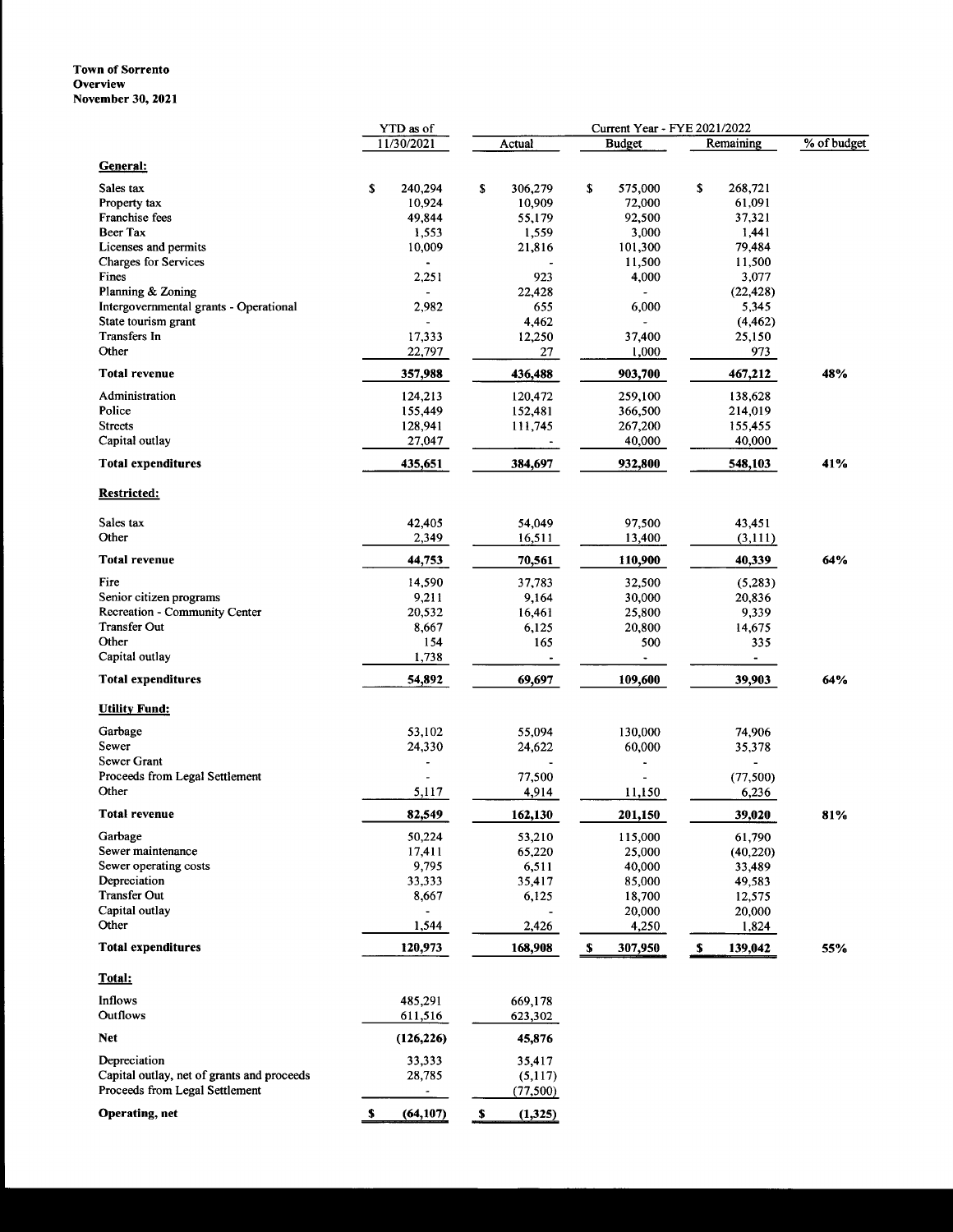## Town of Sorrento Sales and use tax collections Monthly analysis

|           |         |    |         | %                    |                   |
|-----------|---------|----|---------|----------------------|-------------------|
| 2020/2021 |         |    |         | change               |                   |
| \$        | 45,661  | \$ | 68,212  | 49.4%                |                   |
|           | 46,237  |    | 62,855  | 35.9%                |                   |
|           | 44,149  |    | 59,544  | 34.9%                |                   |
|           | 49,239  |    | 50,149  | 1.8%                 |                   |
|           | 55,008  |    | 65,519  | 19.1%                |                   |
|           | 48,054  |    |         | $-100.0\%$           |                   |
|           | 55,732  |    |         | $-100.0\%$           |                   |
|           | 54,201  |    |         | $-100.0\%$           |                   |
|           | 42,238  |    |         | $-100.0\%$           |                   |
|           | 36,101  |    |         | $-100.0\%$           |                   |
|           | 66,767  |    |         | $-100.0\%$           |                   |
|           | 63,565  |    |         |                      |                   |
| \$        | 606,952 | \$ | 306,279 |                      |                   |
|           |         | \$ | 240,294 |                      | 27.5% YoY Change  |
|           |         |    |         |                      | 53.3% % of Budget |
|           |         |    | \$      | 2021/2022<br>575,000 | $-100.0\%$        |

|                             |           |         |      |           | %          |                   |
|-----------------------------|-----------|---------|------|-----------|------------|-------------------|
| <b>Restricted Fund</b>      | 2020/2021 |         |      | 2021/2022 | change     |                   |
| July                        | \$        | 8,058   | - \$ | 12,037    | 49.4%      |                   |
| August                      |           | 8,159   |      | 11,092    | 35.9%      |                   |
| September                   |           | 7,791   |      | 10,508    | 34.9%      |                   |
| October                     |           | 8,689   |      | 8,850     | 1.8%       |                   |
| November                    |           | 9,707   |      | 11,562    | 19.1%      |                   |
| December                    |           | 8,480   |      |           | $-100.0\%$ |                   |
| January                     |           | 9,835   |      |           | $-100.0\%$ |                   |
| February                    |           | 9,565   |      |           | $-100.0\%$ |                   |
| March                       |           | 7,454   |      |           | $-100.0\%$ |                   |
| April                       |           | 6,371   |      |           | $-100.0\%$ |                   |
| May                         |           | 11,782  |      |           | $-100.0\%$ |                   |
| June                        |           | 11,217  |      |           | $-100.0\%$ |                   |
|                             | \$        | 107,109 | \$   | 54,049    |            |                   |
| Prior year to date          |           |         | \$   | 42,405    |            | 27.5% YoY Change  |
| <b>FYE 2021/2022 Budget</b> |           |         | \$   | 97,500    |            | 55.4% % of Budget |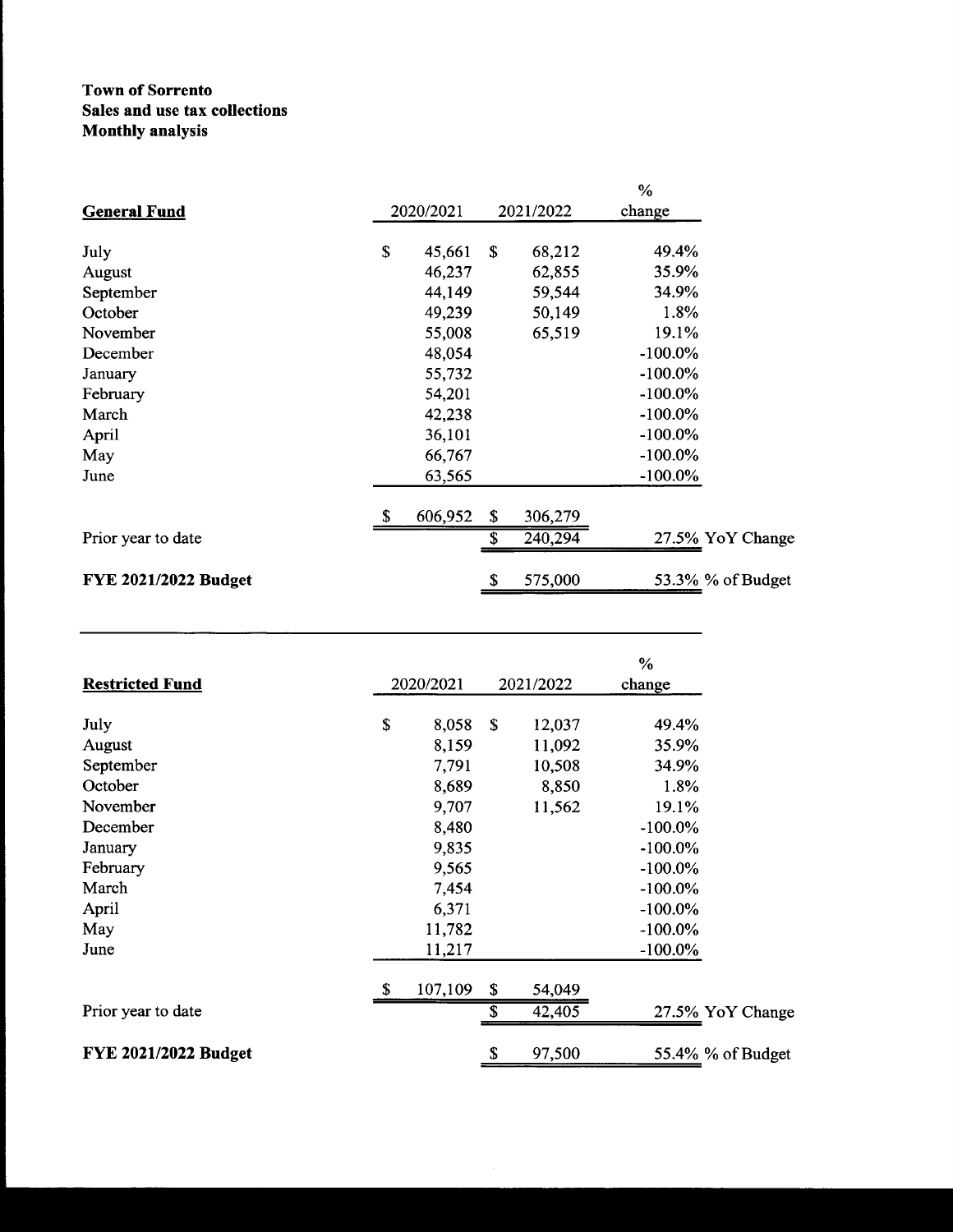## Town of Sorrento Utility charges & collections Monthly analysis

| <b>Sewer fees</b>    | <b>Users</b> | Charges      |              | Collections |      | Variance                 |
|----------------------|--------------|--------------|--------------|-------------|------|--------------------------|
| July                 | 200 \$       | 4,902        | $\mathbf{s}$ | 5,174       | - \$ | 272                      |
| August               | 199          | 4,902        |              | 4,397       |      | (505)                    |
| September            | 200          | 4,922        |              | 5,683       |      | 761                      |
| October              | 203          | 4,982        |              | 6,094       |      | 1,112                    |
| November             | 203          | 5,002        |              | 3,530       |      | (1, 472)                 |
| December             |              |              |              |             |      |                          |
| January              |              |              |              |             |      |                          |
| February             |              |              |              |             |      |                          |
| March                |              |              |              |             |      | $\blacksquare$           |
| April                |              |              |              |             |      |                          |
| May                  |              |              |              |             |      | $\overline{\phantom{a}}$ |
| June                 |              |              |              |             |      | $\blacksquare$           |
|                      |              | 24,710<br>\$ | -\$          | 24,878      | \$   | 168                      |
| FYE 2021/2022 Budget |              |              |              | 60,000      |      | 41% % of Budget          |

| Garbage fees         | Users  | Charges      |    | Collections |    | $\%$<br>Variance |
|----------------------|--------|--------------|----|-------------|----|------------------|
| July                 | 558 \$ | 10,624       | S  | 10,061      | \$ | (563)            |
| August               | 547    | 10,580       |    | 9,220       |    | (1,360)          |
| September            | 548    | 10,624       |    | 11,755      |    | 1,131            |
| October              | 550    | 11,684       |    | 10,528      |    | (1, 156)         |
| November             | 553    | 11,664       |    | 10,352      |    | (1,312)          |
| December             |        |              |    |             |    |                  |
| January              |        |              |    |             |    |                  |
| February             |        |              |    |             |    |                  |
| March                |        |              |    |             |    |                  |
| April                |        |              |    |             |    |                  |
| May                  |        |              |    |             |    |                  |
| June                 |        |              |    |             |    |                  |
|                      |        | 55,176       | \$ | 51,916      | S  | (3,260)          |
| FYE 2021/2022 Budget |        |              | \$ | 130,000     |    | 42% % of Budget  |
| Collection rate      |        | \$<br>79,886 | \$ | 76,794      |    | 96%              |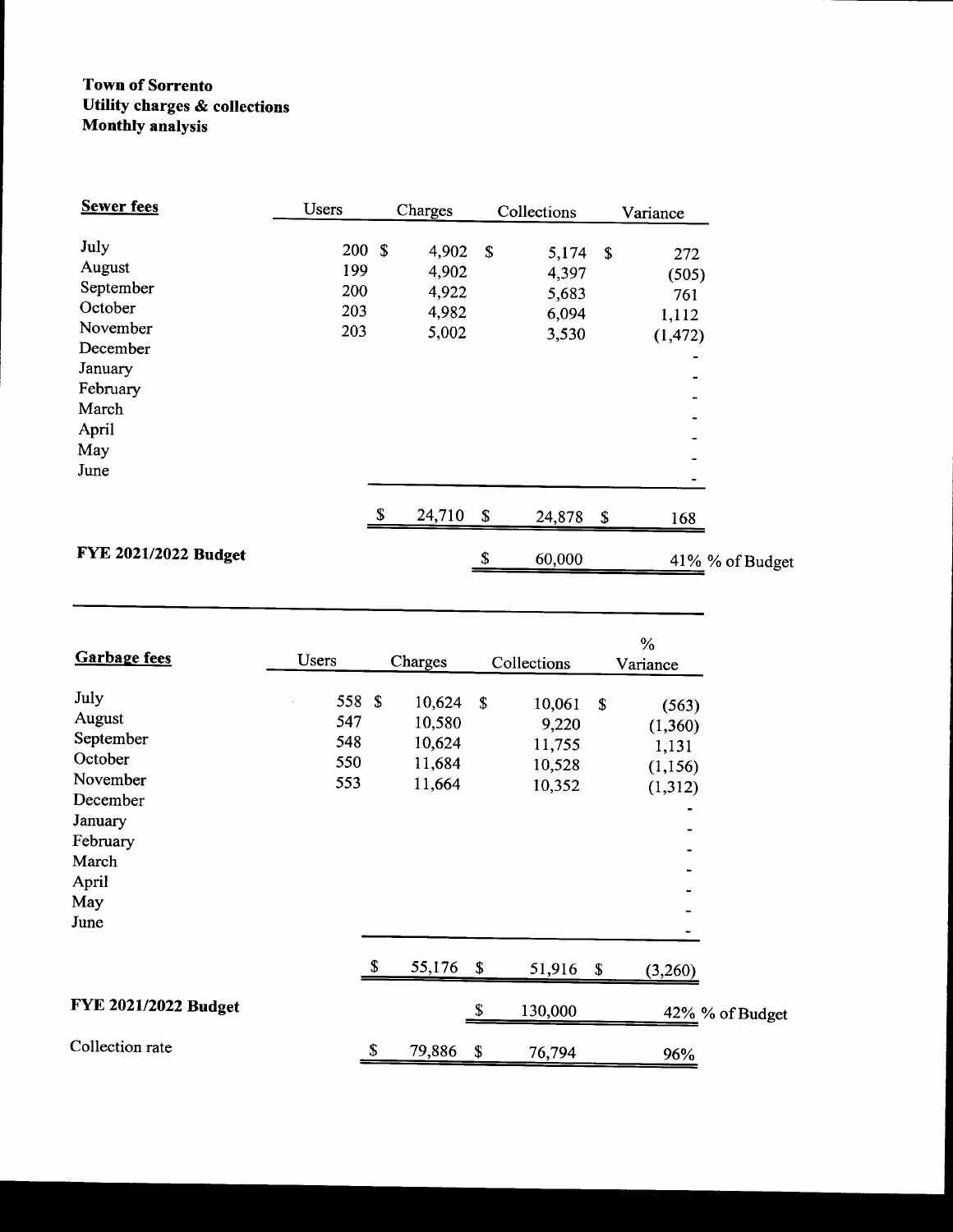| <b>ASSETS</b>                                                  | Nov 30, 21              |
|----------------------------------------------------------------|-------------------------|
| <b>Current Assets</b>                                          |                         |
| Checking/Savings                                               |                         |
| 10000 · Bank Accounts                                          |                         |
| 10100 · Hancock Whitney Bank General                           |                         |
| 10200 · LAMP Savings Account                                   | 267,819.03              |
| Total 10000 · Bank Accounts                                    | 178,599.80              |
| <b>Total Checking/Savings</b>                                  | 446,418.83              |
| Other Current Assets                                           | 446,418.83              |
| 13100 Accounts Receivable-Manual                               |                         |
| 13200 · Allowance for Accounts Receivab                        |                         |
| 13100 · Accounts Receivable-Manual - Other                     | $-100,000.00$           |
| Total 13100 · Accounts Receivable-Manual                       | 146,735.00              |
| 14000 · Cash Drawer                                            | 46,735.00               |
| $14100 \cdot$ Cash Box                                         |                         |
| Total 14000 · Cash Drawer                                      | 150.00                  |
| <b>Total Other Current Assets</b>                              | 150.00                  |
| <b>Total Current Assets</b>                                    | 46,885.00               |
| <b>Other Assets</b>                                            | 493,303.83              |
| $18000 \cdot$ Due from other gov't agencies                    |                         |
| <b>Total Other Assets</b>                                      | 69,032.00               |
| <b>TOTAL ASSETS</b>                                            | 69,032.00               |
| <b>LIABILITIES &amp; EQUITY</b>                                | $\overline{562,335.83}$ |
| Liabilities                                                    |                         |
| <b>Current Liabilities</b>                                     |                         |
| Accounts Payable                                               |                         |
| 20000 · Accounts Payable                                       |                         |
| <b>Total Accounts Payable</b>                                  | 49,045.36               |
| Other Current Liabilities                                      | 49,045.36               |
|                                                                |                         |
| 20100 · Accounts Payable-Manual<br>21000 · Payroll Liabilities | 5,321.00                |
|                                                                | 186.05                  |
| 24000 · Accrued Payroll Expense<br>25000 · Bail Bonds Payable  | 782.31                  |
| 27000 · Due to/from Restricted Fund                            | 14,011.50               |
| 28000 · Due to/from Utility account                            | $-45,358.34$            |
| <b>Total Other Current Liabilities</b>                         | $-111,679.77$           |
| <b>Total Current Liabilities</b>                               | $-136,737.25$           |
| <b>Total Liabilities</b>                                       | $-87,691.89$            |
| Equity                                                         | $-87,691.89$            |
| 31000 · Fund Balance - Unreserved                              |                         |
| Net Income                                                     | 598,237.68              |
| <b>Total Equity</b>                                            | 51,790.04               |
| TOTAL LIABILITIES & EQUITY                                     | 650,027.72              |
|                                                                | 562, 335.83             |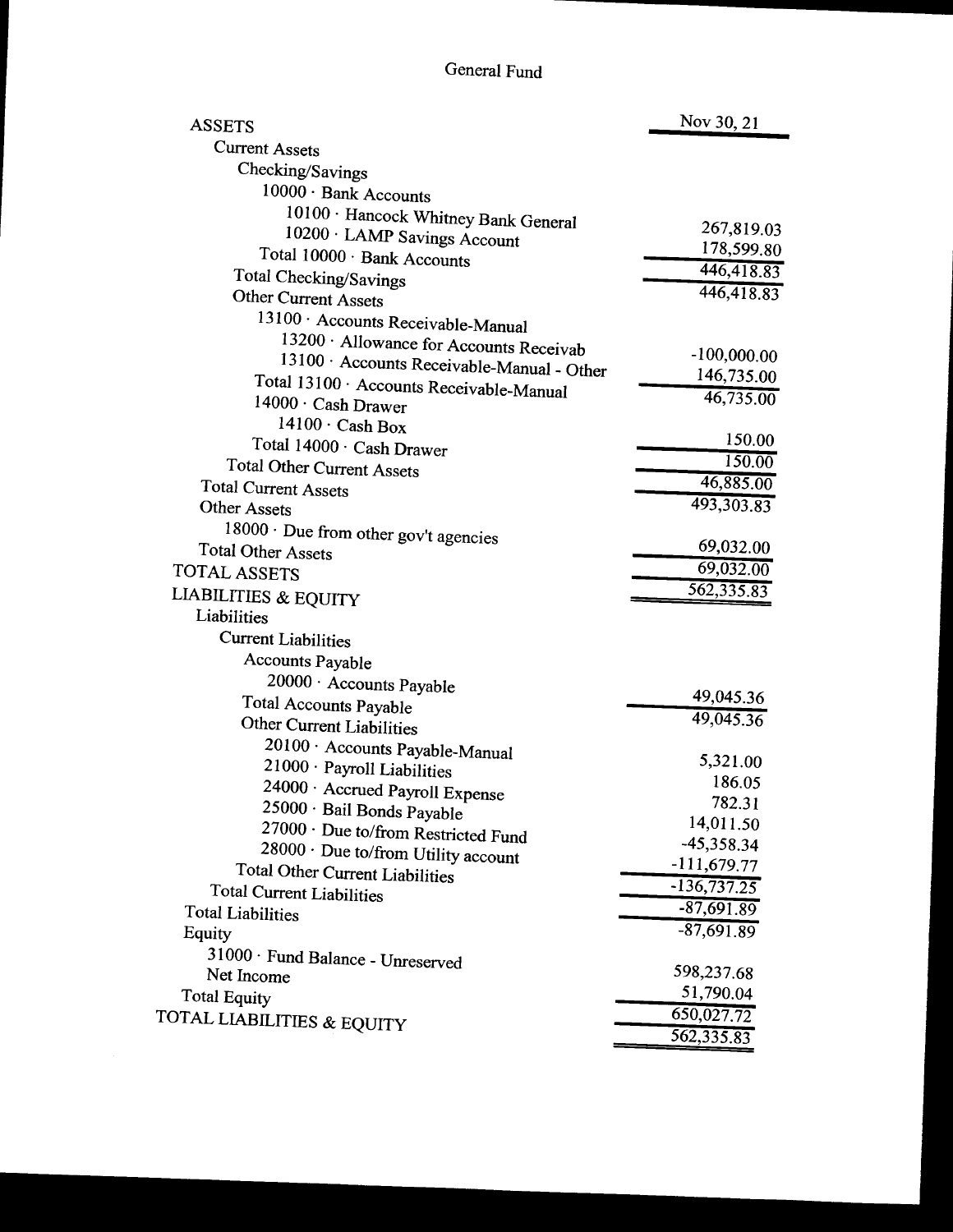|                                         | $\overline{\text{Nov }21}$ | $Jul - Nov 21$ |
|-----------------------------------------|----------------------------|----------------|
| Ordinary Income/Expense                 |                            |                |
| Income                                  |                            |                |
| $40000 \cdot$ Fines & Forfeits          |                            |                |
| $40100 \cdot$ Court Costs               | 53.00                      | 139.71         |
| $40200 \cdot$ Fines                     | 211.20                     | 783.20         |
| Total 40000 · Fines & Forfeits          | 264.20                     | 922.91         |
| 41000 · General Gov. Misc. Income       |                            |                |
| 41200 Federal Grants                    | $-315, 114.22$             |                |
| 41300 · FEMA Public Assistance Grant    | 513.34                     | 654.65         |
| $41600 \cdot$ State Tourism Grant       |                            | 4,462.45       |
| Total 41000 · General Gov. Misc. Income | $-314,600.88$              | 5,117.10       |
| 44000 · Licenses & Permits              |                            |                |
| 44200 · Occupational Licenses           |                            | 21,591.38      |
| $44300 \cdot$ Permits                   | 75.00                      | 225.00         |
| Total 44000 · Licenses & Permits        | 75.00                      | 21,816.38      |
| 45000 · Planning & Zoning Fees          | 365.00                     | 22,427.50      |
| $46000 \cdot \text{Taxes}$              |                            |                |
| 46100 · Advalorem Taxes                 | 10,479.14                  | 10,908.68      |
| $46200 \cdot$ Beer Tax                  |                            | 1,559.09       |
| 46300 · Franchise Tax                   | 20,474.25                  | 55,179.47      |
| $46400 \cdot$ Sales and Use Tax         | 65,518.58                  | 306,279.12     |
| Total $46000 \cdot$ Taxes               | 96,471.97                  | 373,926.36     |
| $48000 \cdot$ Interest Income           | 6.66                       | 27.26          |
| <b>Total Income</b>                     | $-217,418.05$              | 424,237.51     |
| Expense                                 |                            |                |
| 50000 General Government                |                            |                |
| $50300 \cdot$ Dues                      | 315.00                     | 535.00         |
| $50400 \cdot$ Insurance                 |                            |                |
| 50410 · Liability Ins                   | 703.76                     | 3,518.80       |
| $50420 \cdot$ Property and bonds        | 199.00                     | 2,252.92       |
| 50430 · Workers Comp.                   | 162.49                     | 649.96         |
| Total $50400 \cdot$ Insurance           | 1,065.25                   | 6,421.68       |
| 50500 · Miscellaneous                   | 450.00                     | 816.70         |
| 50600 · Office Expense                  |                            |                |
| 50610 · Planning & zoning               | 140.39                     | 1,441.39       |
| 50620 · Repairs & Maintenance           | 590.98                     | 1,663.39       |
| $50630 \cdot$ Supplies                  | 3,250.55                   | 7,977.58       |
| 50640 · Telephone                       | 236.85                     | 1,183.55       |
| 50650 · Utilities                       | 219.82                     | 1,583.89       |
| $50660 \cdot$ Other                     |                            | 130.00         |
| Total 50600 · Office Expense            | 4,438.59                   | 13,979.80      |
| 50700 · Professional Services           |                            |                |
| 50710 Accounting Fees                   | 1,695.00                   | 24,975.00      |
| 50720 · Attorney Fees                   | 1,625.00                   | 5,375.00       |
| 50730 · Building Inspector              |                            | 1,475.00       |
| 50740 · IT Services                     | 914.37                     | 5,576.35       |
| 50750 · Payroll Fees                    | 175.00                     | 919.00         |
| 50760 · Professional Services - Other   | 1,970.00                   | 1,970.00       |
| Total 50700 · Professional Services     | 6,379.37                   | 40,290.35      |
|                                         |                            |                |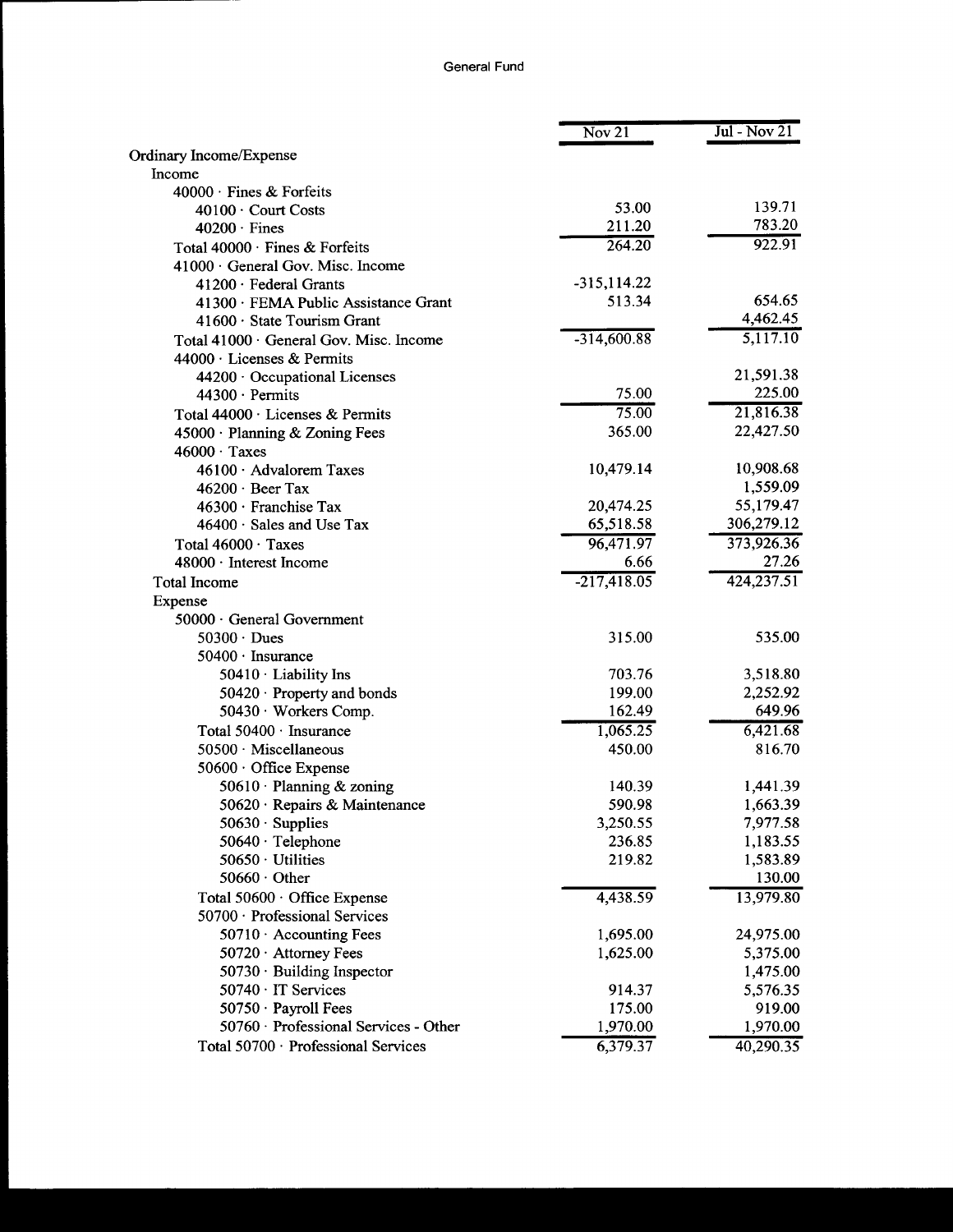|                                  | $\overline{\text{Nov }21}$ | $\overline{Jul}$ - Nov 21 |  |
|----------------------------------|----------------------------|---------------------------|--|
| 50800 · Office P/R Expense       |                            |                           |  |
| $50810 \cdot$ Admin              | 8,216.43                   | 43,920.74<br>636.70       |  |
| 50820 · Medicare                 | 119.16                     | 3,376.77                  |  |
| 50830 · Social Secuirty          | 509.42                     |                           |  |
| Total 50800 · Office P/R Expense | 8,845.01                   | 47,934.21                 |  |
| 50900 · Tourism and Promotion    | 163.38                     | 8,242.50                  |  |
| 50999 · Bank Service fee         | 447.33                     | 2,251.71                  |  |
| Total 50000 · General Government | 22,103.93                  | 120,471.95                |  |
| 51000 · Highway & Streets        |                            |                           |  |
| 51500 · Engineering Fees         | 9,609.00                   | 13,270.25                 |  |
| $51600 \cdot \text{ Insurance}$  |                            |                           |  |
| 51620 · Liability Ins.           | 521.87                     | 5,137.48                  |  |
| 51640 · Workers Comp             | 649.96                     | 2,599.84                  |  |
| Total 51600 · Insurance          | 1,171.83                   | 7,737.32                  |  |
| 51700 Operating                  |                            |                           |  |
| 51710 · Fuel Expense             |                            | 7,866.24                  |  |
| $51720 \cdot$ Repairs            | 479.22                     | 14,822.19                 |  |
| $51730 \cdot$ Supplies           | 706.19                     | 9,478.13                  |  |
| $51740 \cdot$ Telephone          | 304.45                     | 997.36                    |  |
| 51750 · Utilities                | 219.06                     | 1,224.80                  |  |
| Total $51700 \cdot$ Operating    | 1,708.92                   | 34,388.72                 |  |
| 51800 · P/R Expense              |                            |                           |  |
| $51810 \cdot$ Salaries           | 6,589.33                   | 41,736.38                 |  |
| 51820 · Medicare                 | 95.53                      | 605.03                    |  |
| 51830 · Social Security          | 408.53                     | 1,932.67                  |  |
|                                  | 7,093.39                   | 44,274.08                 |  |
| Total 51800 · P/R Expense        | 2,439.90                   | 12,074.35                 |  |
| 51950 · Street Lights            | 22,023.04                  | 111,744.72                |  |
| Total 51000 · Highway & Streets  |                            |                           |  |
| 52000 · Public Safety            | 473.70                     | 2,367.09                  |  |
| 52100 · Telephone                | 148.87                     | 937.86                    |  |
| $52200 \cdot$ Utilities          |                            |                           |  |
| 52800 $\cdot$ P/R Expense        |                            | 243.98                    |  |
| 52810 · Salaries                 |                            | 487.86                    |  |
| 52835 · Judge's Supplemental Pay | 348.82                     | 1,013.76                  |  |
| 52840 · Judges Retirement        | 29,486.05                  | 147,430.25                |  |
| 52850 · Contract Labor           | 29,834.87                  | 149, 175.85               |  |
| Total 52800 · P/R Expense        | 30,457.44                  | 152,480.80                |  |
| Total 52000 · Public Safety      | 74,584.41                  | 384,697.47                |  |
| <b>Total Expense</b>             | $-292,002.46$              | 39,540.04                 |  |
| Net Ordinary Income              |                            |                           |  |
| Other Income/Expense             |                            |                           |  |
| Other Income                     |                            | 12,250.00                 |  |
| 71400 Transfers In               | 2,450.00                   | 12,250.00                 |  |
| <b>Total Other Income</b>        | 2,450.00                   | 12,250.00                 |  |
| Net Other Income                 | 2,450.00                   |                           |  |
| Net Income                       | $-289,552.46$              | 51,790.04                 |  |
|                                  |                            |                           |  |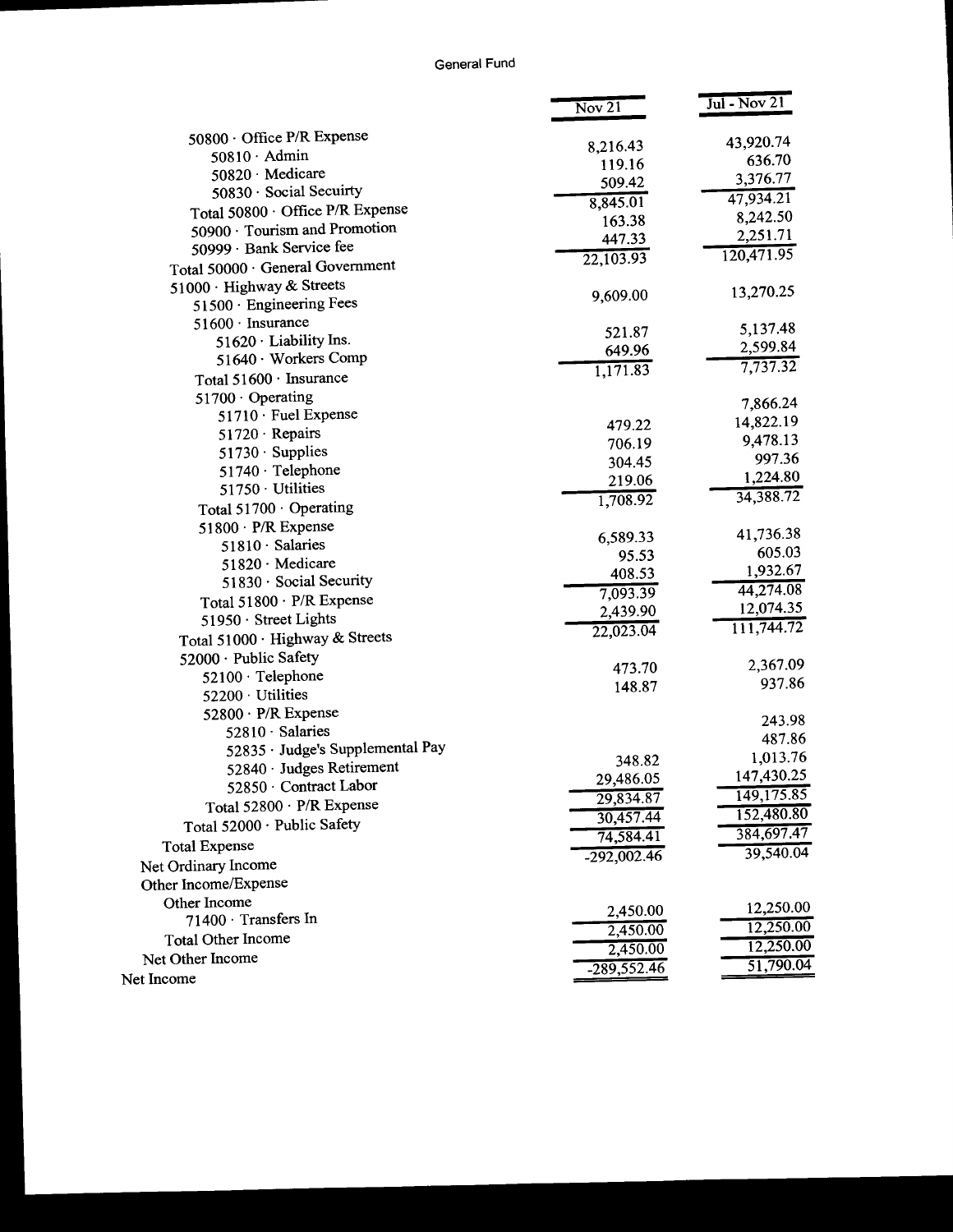|                                                          | $\overline{Jul}$ - Nov 21 | <b>Budget</b> | \$ Over Budget | % of Budget |
|----------------------------------------------------------|---------------------------|---------------|----------------|-------------|
| Ordinary Income/Expense                                  |                           |               |                |             |
| Income                                                   |                           |               |                |             |
| $40000 \cdot$ Fines & Forfeits                           |                           | 1,000.00      | $-860.29$      | 13.97%      |
| 40100 · Court Costs                                      | 139.71<br>783.20          | 3,000.00      | $-2,216.80$    | 26.11%      |
| $40200 \cdot$ Fines                                      | 922.91                    | 4,000.00      | $-3,077.09$    | 23.07%      |
| Total 40000 · Fines & Forfeits                           |                           |               |                |             |
| 41000 · General Gov. Misc. Income                        | 654.65                    |               | 654.65         | 100.0%      |
| 41300 · FEMA Public Assistance Grant                     | 4,462.45                  | 6,000.00      | $-1,537.55$    | 74.37%      |
| $41600 \cdot$ State Tourism Grant                        | 5,117.10                  | 6,000.00      | $-882.90$      | 85.29%      |
| Total 41000 · General Gov. Misc. Income                  |                           | 10,300.00     | $-10,300.00$   |             |
| 42000 Grass Cutting Revenue                              |                           |               |                |             |
| $44000 \cdot$ Licenses & Permits                         |                           | 1,000.00      | $-1,000.00$    |             |
| 44100 · Beer & Liquor Licenses                           | 21,591.38                 | 100,000.00    | $-78,408,62$   | 21.59%      |
| 44200 · Occupational Licenses<br>$44300 \cdot$ Permits   | 225.00                    | 300.00        | $-75.00$       | 75.0%       |
|                                                          | 21,816.38                 | 101,300.00    | $-79,483.62$   | 21.54%      |
| Total $44000 \cdot$ Licenses & Permits                   | 22,427.50                 | 1,200.00      | 21,227.50      | 1,868.96%   |
| 45000 · Planning & Zoning Fees                           |                           |               |                |             |
| $46000 \cdot$ Taxes<br>46100 · Advalorem Taxes           | 10,908.68                 | 72,000.00     | $-61,091.32$   | 15.15%      |
| $46200 \cdot$ Beer Tax                                   | 1,559.09                  | 3,000.00      | $-1,440.91$    | 51.97%      |
|                                                          | 55,179.47                 | 92,500.00     | $-37,320.53$   | 59.65%      |
| 46300 · Franchise Tax<br>$46400 \cdot$ Sales and Use Tax | 306,279.12                | 575,000.00    | $-268,720.88$  | 53.27%      |
|                                                          | 373,926.36                | 742,500.00    | $-368,573.64$  | 50.36%      |
| Total $46000 \cdot$ Taxes<br>48000 · Interest Income     | 27.26                     | 500.00        | $-472.74$      | 5.45%       |
| $49000 \cdot$ Miscellaneous Income                       |                           | 500.00        | $-500.00$      |             |
|                                                          | 424,237.51                | 866,300.00    | $-442,062.49$  | 48.97%      |
| <b>Total Income</b><br>Expense                           |                           |               |                |             |
| 50000 General Government                                 |                           |               |                |             |
| 50120 · Capital Outlay-equipment                         |                           | 10,000.00     | $-10,000.00$   |             |
| 50200 · Conventions and Training                         |                           | 4,000.00      | $-4,000.00$    |             |
| $50300 \cdot$ Dues                                       | 535.00                    | 1,500.00      | $-965.00$      | 35.67%      |
| 50400 · Insurance                                        |                           |               |                |             |
| $50410 \cdot$ Liability Ins                              | 3,518.80                  | 12,000.00     | $-8,481.20$    | 29.32%      |
| $50420 \cdot$ Property and bonds                         | 2,252.92                  | 3,000.00      | $-747.08$      | 75.1%       |
| $50430 \cdot$ Workers Comp.                              | 649.96                    | 2,500.00      | $-1,850.04$    | 26.0%       |
| Total 50400 · Insurance                                  | 6,421.68                  | 17,500.00     | $-11,078.32$   | 36.7%       |
| $50500 \cdot$ Miscellaneous                              | 816.70                    | 500.00        | 316.70         | 163.34%     |
| 50600 · Office Expense                                   |                           |               |                |             |
| $50610 \cdot$ Planning & zoning                          | 1,441.39                  | 1,000.00      | 441.39         | 144.14%     |
| 50620 · Repairs & Maintenance                            | 1,663.39                  | 5,000.00      | $-3,336.61$    | 33.27%      |
| $50630 \cdot$ Supplies                                   | 7,977.58                  | 8,500.00      | $-522.42$      | 93.85%      |
| 50640 · Telephone                                        | 1,183.55                  | 2,800.00      | $-1,616.45$    | 42.27%      |
| 50650 · Utilities                                        | 1,583.89                  | 9,500.00      | $-7,916.11$    | 16.67%      |
| $50660 \cdot$ Other                                      | 130.00                    | 500.00        | $-370.00$      | 26.0%       |
| Total $50600 \cdot$ Office Expense                       | 13,979.80                 | 27,300.00     | $-13,320.20$   | 51.21%      |
| 50700 · Professional Services                            |                           |               |                |             |
| $50710 \cdot$ Accounting Fees                            | 24,975.00                 | 55,000.00     | $-30,025.00$   | 45.41%      |
| 50720 · Attorney Fees                                    | 5,375.00                  | 17,500.00     | $-12,125.00$   | 30.71%      |
| $50730 \cdot$ Building Inspector                         | 1,475.00                  | 2,500.00      | $-1,025.00$    | 59.0%       |
| $50740 \cdot IT$ Services                                | 5,576.35                  | 6,000.00      | -423.65        | 92.94%      |
| 50750 · Payroll Fees                                     | 919.00                    | 2,600.00      | $-1,681.00$    | 35.35%      |
| 50760 · Professional Services - Other                    | 1,970.00                  |               |                |             |
| Total $50700 \cdot$ Professional Services                | 40,290.35                 | 83,600.00     | $-43,309.65$   | 48.19%      |
| 50800 · Office P/R Expense                               |                           |               |                |             |
| $50810 \cdot$ Admin                                      | 43,920.74                 | 103,000.00    | $-59,079.26$   | 42.64%      |
| 50820 · Medicare                                         | 636.70                    | 1,500.00      | $-863.30$      | 42.45%      |
| 50830 · Social Secuirty                                  | 3,376.77                  | 6,400.00      | $-3,023.23$    | 52.76%      |
| Total $50800 \cdot$ Office P/R Expense                   | 47,934.21                 | 110,900.00    | $-62,965.79$   | 43.22%      |
| 50900 · Tourism and Promotion                            | 8,242.50                  | 6,500.00      | 1,742.50       | 126.81%     |
| 50995 · Public Notice Fees                               |                           | 1,500.00      | $-1,500.00$    |             |
| 50999 Bank Service fee                                   | 2,251.71                  | 1,000.00      | 1,251.71       | 225.17%     |
| Total 50000 · General Government                         | 120,471.95                | 264,300.00    | $-143,828.05$  | 45.58%      |

 $\bar{\lambda}$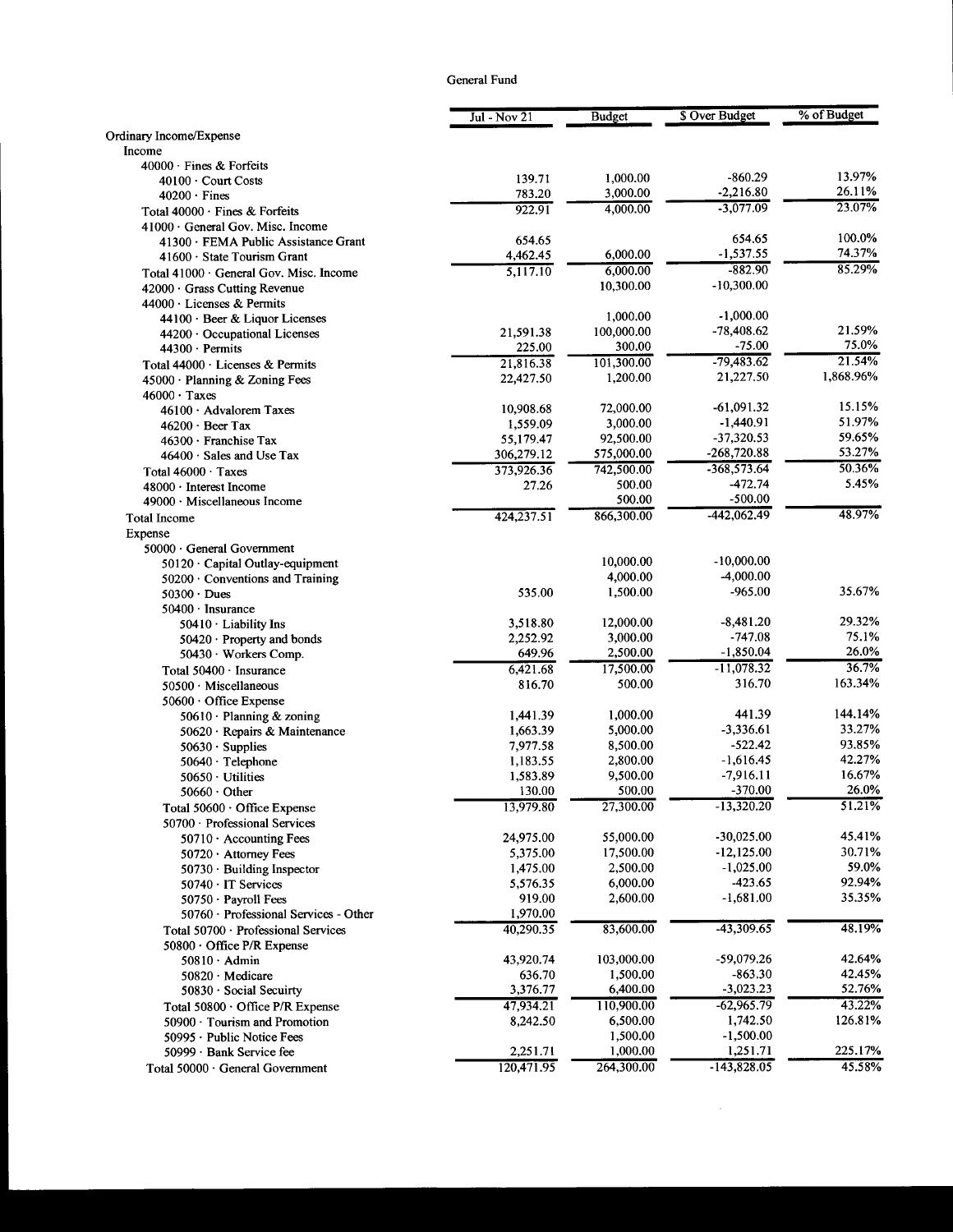|                                       | $Jul - Nov 21$ | <b>Budget</b> | \$ Over Budget | % of Budget |
|---------------------------------------|----------------|---------------|----------------|-------------|
| 51000 · Highway & Streets             |                |               |                |             |
| 51200 · Capital outlay                |                | 100,000.00    | $-100,000.00$  |             |
| 51300 · Debt Service - Lease Payments |                | 24,000.00     | $-24,000.00$   |             |
| $51400 \cdot$ Drainage maintenance    |                | 25,000.00     | $-25,000.00$   |             |
| 51500 · Engineering Fees              | 13,270.25      | 18,000.00     | $-4,729.75$    | 73.72%      |
| $51600 \cdot \text{Insurance}$        |                |               |                |             |
| $51610 \cdot$ Auto                    |                | 1,800.00      | $-1,800.00$    | 54.08%      |
| $51620 \cdot$ Liability Ins.          | 5,137.48       | 9,500.00      | $-4,362.52$    |             |
| $51630 \cdot Tractors$                |                | 3,000.00      | $-3,000.00$    | 27.37%      |
| $51640 \cdot$ Workers Comp            | 2,599.84       | 9,500.00      | $-6,900.16$    | 32.51%      |
| Total 51600 · Insurance               | 7,737.32       | 23,800.00     | $-16,062.68$   |             |
| $51700 \cdot$ Operating               |                |               |                |             |
| 51710 · Fuel Expense                  | 7,866.24       | 1,000.00      | 6,866.24       | 786.62%     |
| $51720 \cdot Repairs$                 | 14,822.19      | 15,000.00     | $-177.81$      | 98.82%      |
| $51730 \cdot$ Supplies                | 9,478.13       | 15,000.00     | $-5,521.87$    | 63.19%      |
| 51740 · Telephone                     | 997.36         | 3,000.00      | $-2,002.64$    | 33.25%      |
| $51750 \cdot$ Utilities               | 1,224.80       | 2,500.00      | $-1,275.20$    | 48.99%      |
| Total $51700 \cdot$ Operating         | 34,388.72      | 36,500.00     | $-2,111.28$    | 94.22%      |
| 51800 · P/R Expense                   |                |               |                |             |
| $51810 \cdot$ Salaries                | 41,736.38      | 118,000.00    | $-76,263.62$   | 35.37%      |
| 51820 · Medicare                      | 605.03         | 1,700.00      | $-1,094.97$    | 35.59%      |
| 51830 · Social Security               | 1,932.67       | 7,700.00      | $-5,767.33$    | 25.1%       |
| Total 51800 · P/R Expense             | 44,274.08      | 127,400.00    | $-83,125.92$   | 34.75%      |
| 51900 · Road Maintenance and repairs  |                | 25,000.00     | $-25,000.00$   |             |
| $51950 \cdot$ Street Lights           | 12,074.35      | 32,000.00     | $-19,925.65$   | 37.73%      |
| Total 51000 · Highway & Streets       | 111,744.72     | 411,700.00    | $-299,955.28$  | 27.14%      |
| 52000 · Public Safety                 |                |               |                |             |
| $52100 \cdot$ Telephone               | 2,367.09       | 5,500.00      | $-3.132.91$    | 43.04%      |
| $52200 \cdot$ Utilities               | 937.86         | 1,800.00      | $-862.14$      | 52.1%       |
| 52800 · P/R Expense                   |                |               |                |             |
| $52810 \cdot$ Salaries                | 243.98         |               | 243.98         | 100.0%      |
| 52835 · Judge's Supplemental Pay      | 487.86         | 3,000.00      | $-2,512.14$    | 16.26%      |
| 52840 · Judges Retirement             | 1,013.76       | 1,200.00      | $-186.24$      | 84.48%      |
| 52850 · Contract Labor                | 147,430.25     | 355,000.00    | $-207,569.75$  | 41.53%      |
| Total 52800 · P/R Expense             | 149,175.85     | 359,200.00    | $-210,024.15$  | 41.53%      |
| Total 52000 · Public Safety           | 152,480.80     | 366,500.00    | $-214,019.20$  | 41.61%      |
| <b>Total Expense</b>                  | 384,697.47     | 1,042,500.00  | $-657,802.53$  | 36.9%       |
| Net Ordinary Income                   | 39,540.04      | $-176,200.00$ | 215,740.04     | $-22.44%$   |
| Other Income/Expense                  |                |               |                |             |
| Other Income                          |                |               |                |             |
| 71300 · Proceeds from Capital Lease   |                | 100,000.00    | $-100,000.00$  |             |
| $71400 \cdot$ Transfers In            | 12,250.00      | 37,400.00     | $-25,150.00$   | 32.75%      |
| <b>Total Other Income</b>             | 12,250.00      | 137,400.00    | $-125,150.00$  | 8.92%       |
| Net Other Income                      | 12,250.00      | 137,400.00    | $-125, 150.00$ | 8.92%       |
| Net Income                            | 51,790.04      | $-38,800.00$  | 90,590.04      | $-133.48%$  |
|                                       |                |               |                |             |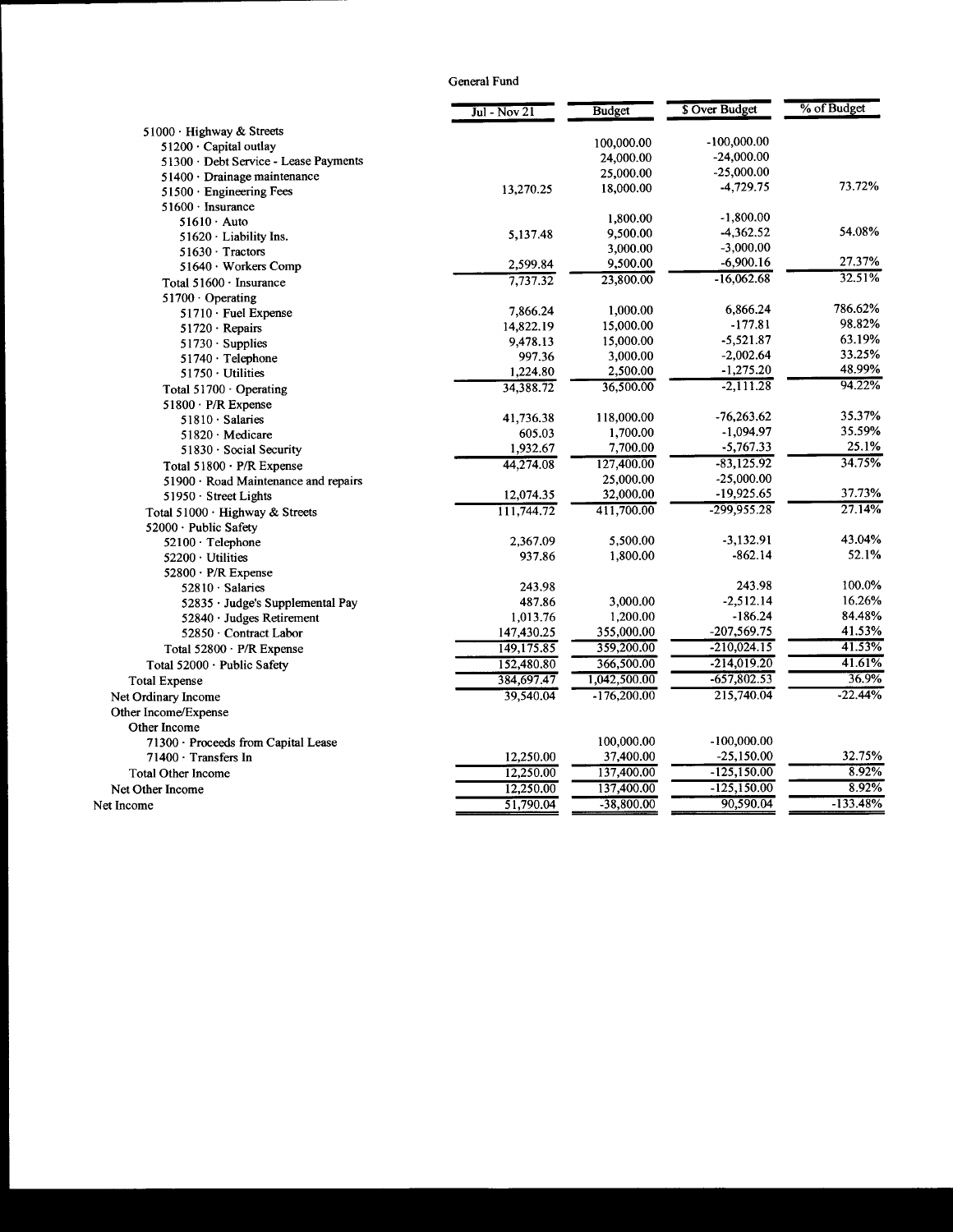# Restricted Fund

|                                        | Nov 30, 21 |
|----------------------------------------|------------|
| <b>ASSETS</b>                          |            |
| <b>Current Assets</b>                  |            |
| <b>Checking/Savings</b>                |            |
| 10000 · Bank accounts                  |            |
| 10100 Hancock Whitney Rest. Oper.      | 98,808.87  |
| 10200 · Hancock Whitney SCC Deposit    | 11,547.01  |
| 10300 · Savings Account-LAMP           | 0.16       |
| Total 10000 · Bank accounts            | 110,356.04 |
| <b>Total Checking/Savings</b>          | 110,356.04 |
| <b>Other Current Assets</b>            |            |
| 12000 Due from other govt. units       | 93,358.00  |
| 14000 · Due to/from General Fund       | -45,358.34 |
| <b>Total Other Current Assets</b>      | 47,999.66  |
| <b>Total Current Assets</b>            | 158,355.70 |
| TOTAL ASSETS                           | 158,355.70 |
| <b>LIABILITIES &amp; EQUITY</b>        |            |
| <b>Liabilities</b>                     |            |
| <b>Current Liabilities</b>             |            |
| <b>Accounts Payable</b>                |            |
| 20000 · Accounts Payable               | 14,300.92  |
| <b>Total Accounts Payable</b>          | 14,300.92  |
| <b>Other Current Liabilities</b>       |            |
| 21000 · Accounts Payable - Manual      | 9,300.00   |
| 23000 · Community Center Deposit       | 10,500.00  |
| 25000 · Unclaimed Forfeitures          | 2.650.69   |
| <b>Total Other Current Liabilities</b> | 22,450.69  |
| <b>Total Current Liabilities</b>       | 36,751.61  |
| <b>Total Liabilities</b>               | 36,751.61  |
| <b>Equity</b>                          |            |
| 30000 · Fund Balance - Reserved        | 44,739.72  |
| 32000 · Retained Earnings              | 76,001.00  |
| <b>Net Income</b>                      | 863.37     |
| <b>Total Equity</b>                    | 121,604.09 |
| TOTAL LIABILITIES & EQUITY             | 158,355.70 |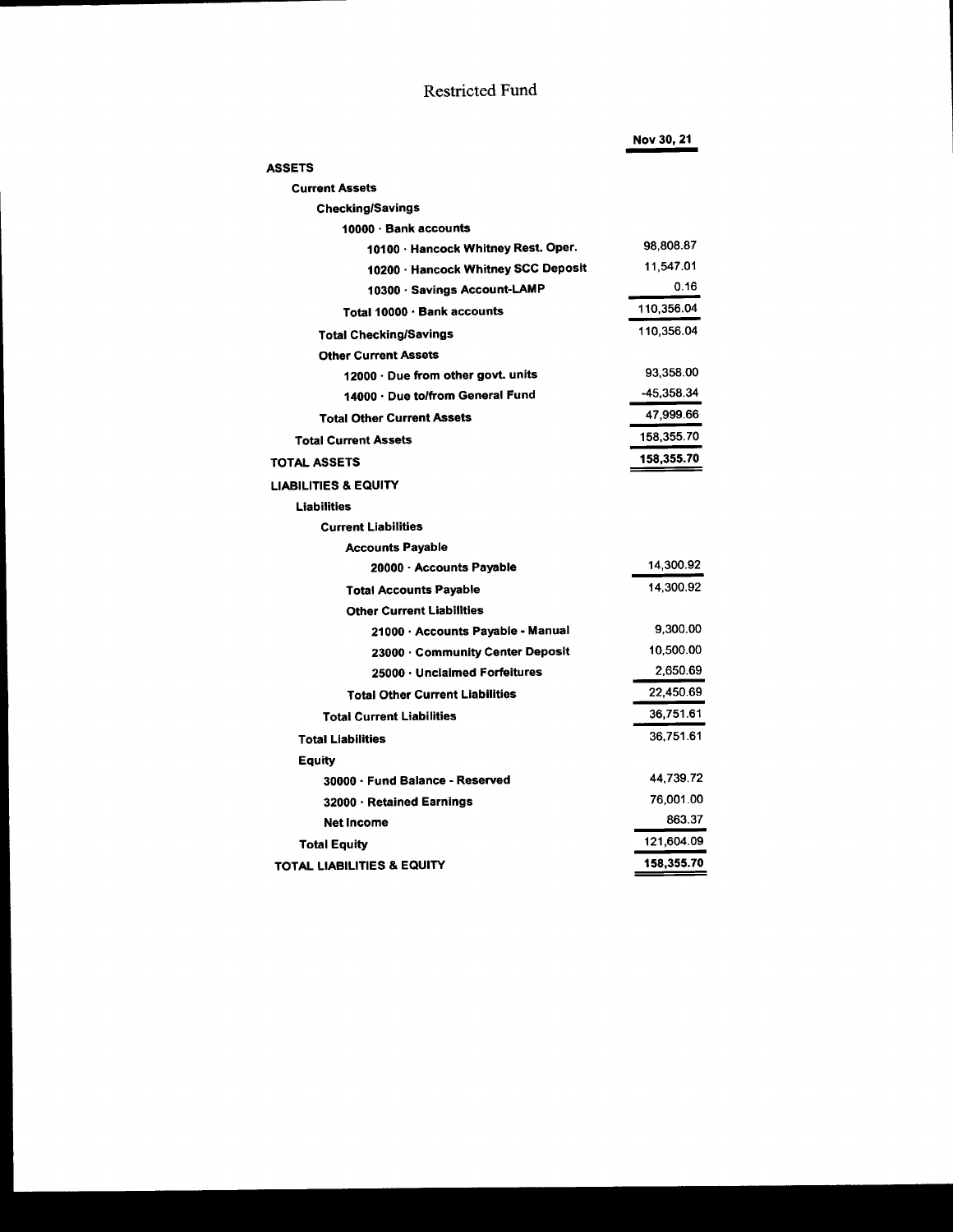## Restricted Fund

| Ordinary Income/Expense<br>Income<br>40000 · Restricted Fund Income<br>41000 Community Center Income<br>16,510.00<br>2,115.00<br>41010 · Community Center Rental Income<br>16,510.00<br>2,115.00<br>Total 41000 · Community Center Income<br>1.33<br>0.27<br>44000 · Interest Income<br>46000 Sales & Use Taxes<br>18,016.42<br>3,854.03<br>46010 · Fire Department<br>18,016.42<br>3.854.04<br>46020 · Recreation<br>18,016.42<br>3,854.03<br>46030 · Senior Citizens<br>54,049.26<br>11,562.10<br>Total 46000 · Sales & Use Taxes<br>13,677.37<br>Total 40000 · Restricted Fund Income<br>13,677.37<br><b>Total Income</b><br>13,677.37<br><b>Gross Profit</b><br><b>Expense</b><br>50000 · Restricted Fund Expense<br>51000 - Fire Department<br>1,736.67<br>51010 Operating Expense<br>0.00<br>51030 · Engneering Expense<br>1,736.67<br>Total 51000 Fire Department<br>52000 Recreation<br>30.00<br>52010 Operating Expense<br>0.00<br>52040 · Insurance - Community Center<br>100.00<br>52045 · Maintenance & Repairs<br>149.40<br>52050 · Supplies<br>909.31<br>$52060 \cdot$ Utilities<br>1,188.71<br>Total 52000 · Recreation<br>2,226.00<br>53000 · Senior Citizen<br>5,151.38<br>Total 50000 · Restricted Fund Expense<br>0.00<br>54000 · Holiday Celebration Expense<br>1,225.00<br>56000 · Transfers Out - Personnel<br>6,376.38<br><b>Total Expense</b><br>7,300.99<br><b>Net Ordinary Income</b><br>7,300.99 |            | <b>Nov 21</b> | <b>Jul - Nov 21</b> |
|-----------------------------------------------------------------------------------------------------------------------------------------------------------------------------------------------------------------------------------------------------------------------------------------------------------------------------------------------------------------------------------------------------------------------------------------------------------------------------------------------------------------------------------------------------------------------------------------------------------------------------------------------------------------------------------------------------------------------------------------------------------------------------------------------------------------------------------------------------------------------------------------------------------------------------------------------------------------------------------------------------------------------------------------------------------------------------------------------------------------------------------------------------------------------------------------------------------------------------------------------------------------------------------------------------------------------------------------------------------------------------------------------------------------------------|------------|---------------|---------------------|
|                                                                                                                                                                                                                                                                                                                                                                                                                                                                                                                                                                                                                                                                                                                                                                                                                                                                                                                                                                                                                                                                                                                                                                                                                                                                                                                                                                                                                             |            |               |                     |
| 70,560.59<br>70,560.59                                                                                                                                                                                                                                                                                                                                                                                                                                                                                                                                                                                                                                                                                                                                                                                                                                                                                                                                                                                                                                                                                                                                                                                                                                                                                                                                                                                                      |            |               |                     |
| 70,560.59<br>25,731.57<br>12,051.25<br>37,782.82<br>2,482.35<br>5,919.92<br>1,189.85<br>717.95<br>6,150.63<br>16,460.70<br>9,164.00<br>63,407.52<br>164.70<br>6,125.00<br>69,697.22<br>863.37<br>863.37                                                                                                                                                                                                                                                                                                                                                                                                                                                                                                                                                                                                                                                                                                                                                                                                                                                                                                                                                                                                                                                                                                                                                                                                                     |            |               |                     |
|                                                                                                                                                                                                                                                                                                                                                                                                                                                                                                                                                                                                                                                                                                                                                                                                                                                                                                                                                                                                                                                                                                                                                                                                                                                                                                                                                                                                                             |            |               |                     |
|                                                                                                                                                                                                                                                                                                                                                                                                                                                                                                                                                                                                                                                                                                                                                                                                                                                                                                                                                                                                                                                                                                                                                                                                                                                                                                                                                                                                                             |            |               |                     |
|                                                                                                                                                                                                                                                                                                                                                                                                                                                                                                                                                                                                                                                                                                                                                                                                                                                                                                                                                                                                                                                                                                                                                                                                                                                                                                                                                                                                                             |            |               |                     |
|                                                                                                                                                                                                                                                                                                                                                                                                                                                                                                                                                                                                                                                                                                                                                                                                                                                                                                                                                                                                                                                                                                                                                                                                                                                                                                                                                                                                                             |            |               |                     |
|                                                                                                                                                                                                                                                                                                                                                                                                                                                                                                                                                                                                                                                                                                                                                                                                                                                                                                                                                                                                                                                                                                                                                                                                                                                                                                                                                                                                                             |            |               |                     |
|                                                                                                                                                                                                                                                                                                                                                                                                                                                                                                                                                                                                                                                                                                                                                                                                                                                                                                                                                                                                                                                                                                                                                                                                                                                                                                                                                                                                                             |            |               |                     |
|                                                                                                                                                                                                                                                                                                                                                                                                                                                                                                                                                                                                                                                                                                                                                                                                                                                                                                                                                                                                                                                                                                                                                                                                                                                                                                                                                                                                                             |            |               |                     |
|                                                                                                                                                                                                                                                                                                                                                                                                                                                                                                                                                                                                                                                                                                                                                                                                                                                                                                                                                                                                                                                                                                                                                                                                                                                                                                                                                                                                                             |            |               |                     |
|                                                                                                                                                                                                                                                                                                                                                                                                                                                                                                                                                                                                                                                                                                                                                                                                                                                                                                                                                                                                                                                                                                                                                                                                                                                                                                                                                                                                                             |            |               |                     |
|                                                                                                                                                                                                                                                                                                                                                                                                                                                                                                                                                                                                                                                                                                                                                                                                                                                                                                                                                                                                                                                                                                                                                                                                                                                                                                                                                                                                                             |            |               |                     |
|                                                                                                                                                                                                                                                                                                                                                                                                                                                                                                                                                                                                                                                                                                                                                                                                                                                                                                                                                                                                                                                                                                                                                                                                                                                                                                                                                                                                                             |            |               |                     |
|                                                                                                                                                                                                                                                                                                                                                                                                                                                                                                                                                                                                                                                                                                                                                                                                                                                                                                                                                                                                                                                                                                                                                                                                                                                                                                                                                                                                                             |            |               |                     |
|                                                                                                                                                                                                                                                                                                                                                                                                                                                                                                                                                                                                                                                                                                                                                                                                                                                                                                                                                                                                                                                                                                                                                                                                                                                                                                                                                                                                                             |            |               |                     |
|                                                                                                                                                                                                                                                                                                                                                                                                                                                                                                                                                                                                                                                                                                                                                                                                                                                                                                                                                                                                                                                                                                                                                                                                                                                                                                                                                                                                                             |            |               |                     |
|                                                                                                                                                                                                                                                                                                                                                                                                                                                                                                                                                                                                                                                                                                                                                                                                                                                                                                                                                                                                                                                                                                                                                                                                                                                                                                                                                                                                                             |            |               |                     |
|                                                                                                                                                                                                                                                                                                                                                                                                                                                                                                                                                                                                                                                                                                                                                                                                                                                                                                                                                                                                                                                                                                                                                                                                                                                                                                                                                                                                                             |            |               |                     |
|                                                                                                                                                                                                                                                                                                                                                                                                                                                                                                                                                                                                                                                                                                                                                                                                                                                                                                                                                                                                                                                                                                                                                                                                                                                                                                                                                                                                                             |            |               |                     |
|                                                                                                                                                                                                                                                                                                                                                                                                                                                                                                                                                                                                                                                                                                                                                                                                                                                                                                                                                                                                                                                                                                                                                                                                                                                                                                                                                                                                                             |            |               |                     |
|                                                                                                                                                                                                                                                                                                                                                                                                                                                                                                                                                                                                                                                                                                                                                                                                                                                                                                                                                                                                                                                                                                                                                                                                                                                                                                                                                                                                                             |            |               |                     |
|                                                                                                                                                                                                                                                                                                                                                                                                                                                                                                                                                                                                                                                                                                                                                                                                                                                                                                                                                                                                                                                                                                                                                                                                                                                                                                                                                                                                                             |            |               |                     |
|                                                                                                                                                                                                                                                                                                                                                                                                                                                                                                                                                                                                                                                                                                                                                                                                                                                                                                                                                                                                                                                                                                                                                                                                                                                                                                                                                                                                                             |            |               |                     |
|                                                                                                                                                                                                                                                                                                                                                                                                                                                                                                                                                                                                                                                                                                                                                                                                                                                                                                                                                                                                                                                                                                                                                                                                                                                                                                                                                                                                                             |            |               |                     |
|                                                                                                                                                                                                                                                                                                                                                                                                                                                                                                                                                                                                                                                                                                                                                                                                                                                                                                                                                                                                                                                                                                                                                                                                                                                                                                                                                                                                                             |            |               |                     |
|                                                                                                                                                                                                                                                                                                                                                                                                                                                                                                                                                                                                                                                                                                                                                                                                                                                                                                                                                                                                                                                                                                                                                                                                                                                                                                                                                                                                                             |            |               |                     |
|                                                                                                                                                                                                                                                                                                                                                                                                                                                                                                                                                                                                                                                                                                                                                                                                                                                                                                                                                                                                                                                                                                                                                                                                                                                                                                                                                                                                                             |            |               |                     |
|                                                                                                                                                                                                                                                                                                                                                                                                                                                                                                                                                                                                                                                                                                                                                                                                                                                                                                                                                                                                                                                                                                                                                                                                                                                                                                                                                                                                                             |            |               |                     |
|                                                                                                                                                                                                                                                                                                                                                                                                                                                                                                                                                                                                                                                                                                                                                                                                                                                                                                                                                                                                                                                                                                                                                                                                                                                                                                                                                                                                                             |            |               |                     |
|                                                                                                                                                                                                                                                                                                                                                                                                                                                                                                                                                                                                                                                                                                                                                                                                                                                                                                                                                                                                                                                                                                                                                                                                                                                                                                                                                                                                                             |            |               |                     |
|                                                                                                                                                                                                                                                                                                                                                                                                                                                                                                                                                                                                                                                                                                                                                                                                                                                                                                                                                                                                                                                                                                                                                                                                                                                                                                                                                                                                                             |            |               |                     |
|                                                                                                                                                                                                                                                                                                                                                                                                                                                                                                                                                                                                                                                                                                                                                                                                                                                                                                                                                                                                                                                                                                                                                                                                                                                                                                                                                                                                                             |            |               |                     |
|                                                                                                                                                                                                                                                                                                                                                                                                                                                                                                                                                                                                                                                                                                                                                                                                                                                                                                                                                                                                                                                                                                                                                                                                                                                                                                                                                                                                                             |            |               |                     |
|                                                                                                                                                                                                                                                                                                                                                                                                                                                                                                                                                                                                                                                                                                                                                                                                                                                                                                                                                                                                                                                                                                                                                                                                                                                                                                                                                                                                                             | Net Income |               |                     |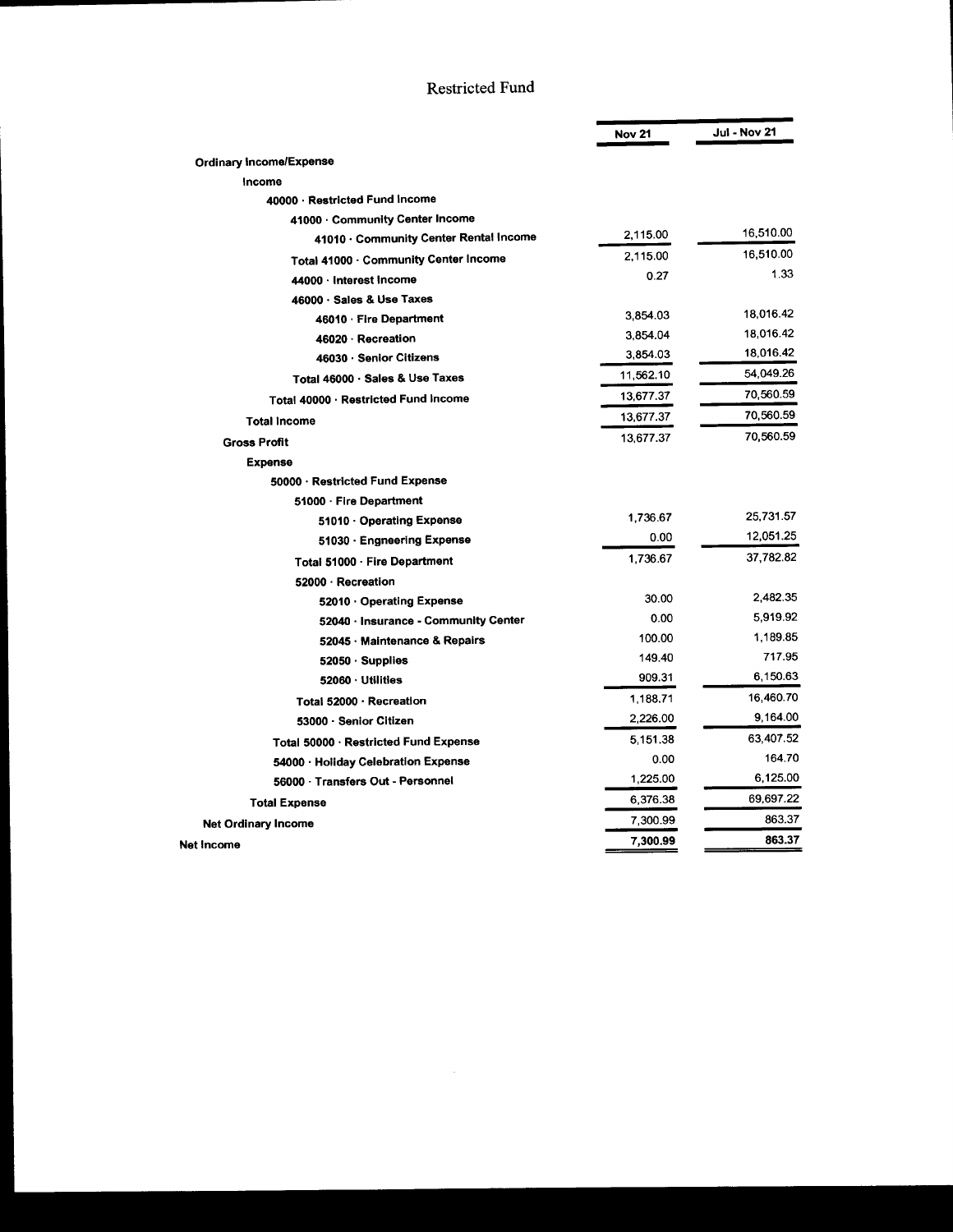### Restricted Fund

|                                        | Jul - Nov 21 | Budget     | \$ Over Budget | % of Budget |
|----------------------------------------|--------------|------------|----------------|-------------|
| Ordinary Income/Expense                |              |            |                |             |
| Income                                 |              |            |                |             |
| 40000 · Restricted Fund Income         |              |            |                |             |
| 41000 Community Center Income          |              |            |                |             |
| 41010 · Community Center Rental Income | 16,510.00    | 10,000.00  | 6,510.00       | 165.1%      |
| Total 41000 · Community Center Income  | 16,510.00    | 10,000.00  | 6,510.00       | 165.1%      |
| 44000 · Interest Income                | 1.33         | 3,000.00   | -2.998.67      | 0.04%       |
| 45000 · Miscellaneous                  | 0.00         | 400.00     | $-400.00$      | 0.0%        |
| 46000 · Sales & Use Taxes              |              |            |                |             |
| 46010 · Fire Department                | 18,016.42    | 32,500.00  | $-14,483.58$   | 55.44%      |
| 46020 · Recreation                     | 18,016.42    | 32,500.00  | -14,483.58     | 55.44%      |
| 46030 · Senior Citizens                | 18,016.42    | 32,500.00  | $-14,483.58$   | 55.44%      |
| Total 46000 · Sales & Use Taxes        | 54,049.26    | 97,500.00  | -43,450.74     | 55.44%      |
| Total 40000 · Restricted Fund Income   | 70,560.59    | 110,900.00 | -40,339.41     | 63.63%      |
| <b>Total Income</b>                    | 70,560.59    | 110,900.00 | -40,339.41     | 63.63%      |
| <b>Gross Profit</b>                    | 70,560.59    | 110,900.00 | -40,339.41     | 63.63%      |
| <b>Expense</b>                         |              |            |                |             |
| 50000 · Restricted Fund Expense        |              |            |                |             |
| 51000 · Fire Department                |              |            |                |             |
| 51010 Operating Expense                | 25,731.57    | 20,500.00  | 5,231.57       | 125.52%     |
| 51030 · Engneering Expense             | 12,051.25    |            |                |             |
| 51040 · Personnel Reimbursement        | 0.00         | 12,000.00  | $-12,000.00$   | 0.0%        |
| Total 51000 · Fire Department          | 37,782.82    | 32,500.00  | 5.282.82       | 116.26%     |
| 52000 · Recreation                     |              |            |                |             |
| 52010 Operating Expense                | 2,482.35     |            |                |             |
| 52040 · Insurance - Community Center   | 5,919.92     | 5,000.00   | 919.92         | 118.4%      |
| 52045 Maintenance & Repairs            | 1,189.85     | 4,000.00   | $-2,810.15$    | 29.75%      |
| 52050 · Supplies                       | 717.95       | 800.00     | $-82.05$       | 89.74%      |
| 52060 · Utilities                      | 6,150.63     | 12,000.00  | $-5,849.37$    | 51.26%      |
| Total 52000 · Recreation               | 16,460.70    | 21,800.00  | $-5,339.30$    | 75.51%      |
| 53000 · Senior Citizen                 | 9,164.00     | 30,000.00  | -20,836.00     | 30.55%      |
| Total 50000 · Restricted Fund Expense  | 63,407.52    | 84,300.00  | $-20,892.48$   | 75.22%      |
| 54000 · Holiday Celebration Expense    | 164.70       | 500.00     | $-335.30$      | 32.94%      |
| 55000 Transfers Out - Debt Service     | 0.00         | 4,000.00   | $-4,000.00$    | 0.0%        |
| 56000 · Transfers Out - Personnel      | 6,125.00     | 14,700.00  | $-8,575.00$    | 41.67%      |
| <b>Total Expense</b>                   | 69,697.22    | 103,500.00 | $-33,802.78$   | 67.34%      |
| <b>Net Ordinary Income</b>             | 863.37       | 7,400.00   | -6,536.63      | 11.67%      |
| Net Income                             | 863.37       | 7,400.00   | $-6,536.63$    | 11.67%      |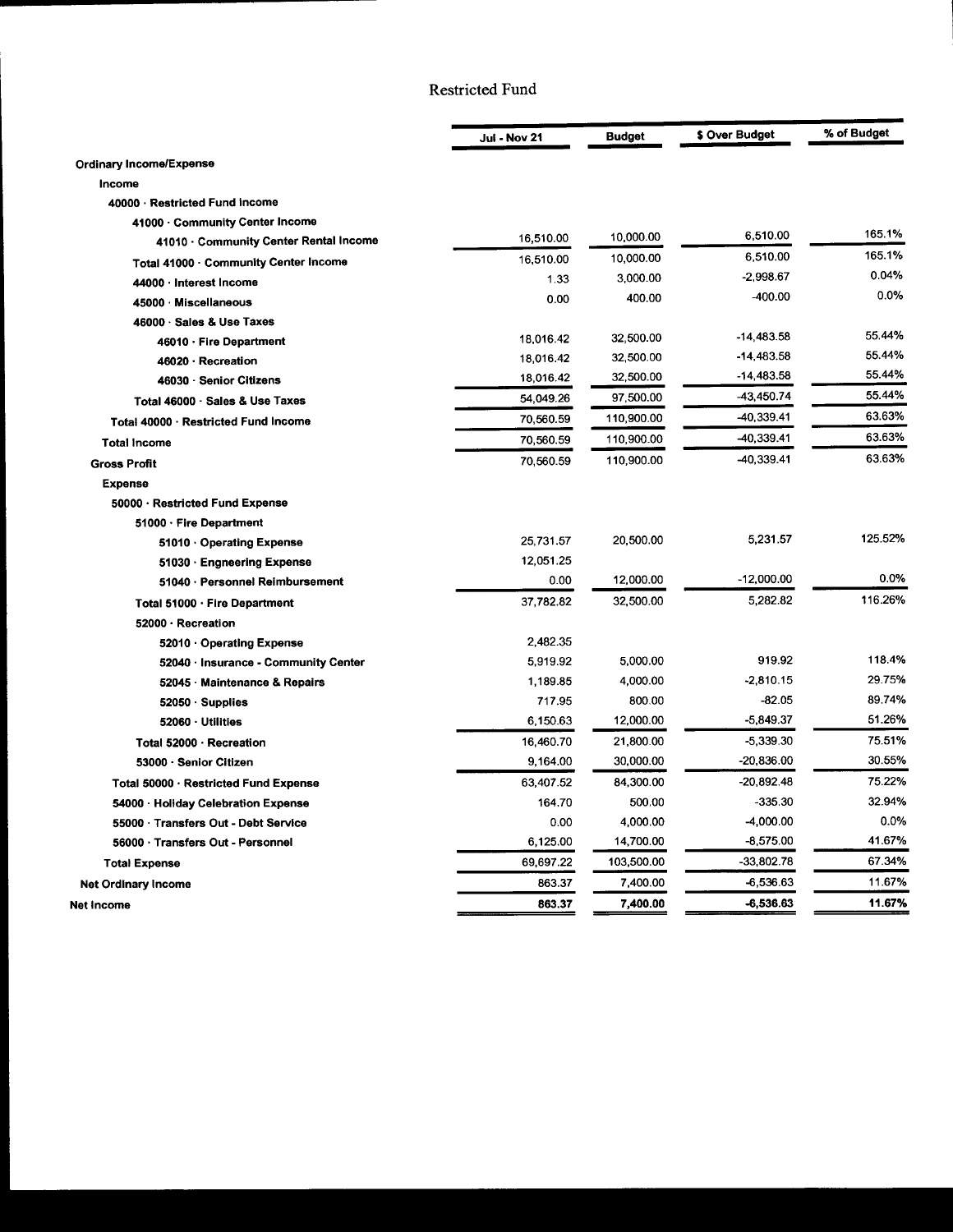## Utility Fund

|                                           | Nov 30, 21      |
|-------------------------------------------|-----------------|
| <b>ASSETS</b>                             |                 |
| <b>Current Assets</b>                     |                 |
| Checking/Savings                          |                 |
| 10000 · Bank Accounts                     |                 |
| 10100 · Hancock Whitney Operating         | 17,215.95       |
| 10200 · Hancock Whitney Utility Deposit   | 22,816.00       |
| 10300 · LAMP Savings Account              | 315,114.22      |
| Total 10000 · Bank Accounts               | 355,146.17      |
| $10400 \cdot$ Cash on hand                | 100.00          |
| <b>Total Checking/Savings</b>             | 355,246.17      |
| <b>Accounts Receivable</b>                |                 |
| 13000 Accounts Receivable                 |                 |
| 13100 Accounts Receivable                 | 6,373.00        |
| $13000 \cdot$ Accounts Receivable - Other | 21,372.22       |
| Total $13000 \cdot$ Accounts Receivable   | 27,745.22       |
| 14000 Allowance for Bad Debts             | $-7,700.00$     |
| 14500 · Grants Receivable                 | 123,291.65      |
| <b>Total Accounts Receivable</b>          | 143,336.87      |
| <b>Total Current Assets</b>               | 498,583.04      |
| <b>Fixed Assets</b>                       |                 |
| 15100 Fixed Assets                        | 1,174,803.39    |
| $15200 \cdot$ Land                        | 60,366.00       |
| 15300 Water Tower                         | 773,283.00      |
| 15400 · Accum. Depreciation-Water Tower   | $-1,125,761.49$ |
| <b>Total Fixed Assets</b>                 | 882,690.90      |
| <b>TOTAL ASSETS</b>                       | 1,381,273.94    |
|                                           |                 |
| <b>LIABILITIES &amp; EQUITY</b>           |                 |
| Liabilities                               |                 |
| <b>Current Liabilities</b>                |                 |
| <b>Accounts Payable</b>                   | 13,232.11       |
| 20000 · Accounts Payable                  | 13,232.11       |
| <b>Total Accounts Payable</b>             |                 |
| Other Current Liabilities                 | 4,943.00        |
| 24000 · Customer Prepayments              | 111,679.77      |
| $25000 \cdot$ Due to General Fund         | 23,125.32       |
| 26000 · Garbage Deposits Liabilty         | 315,114.22      |
| 28000 · Unearned Revenue - ARPA Grant     | 454,862.31      |
| <b>Total Other Current Liabilities</b>    |                 |
| <b>Total Current Liabilities</b>          | 468,094.42      |
| <b>Total Liabilities</b>                  | 468,094.42      |
| Equity                                    |                 |
| 30000 · Retained Earnings                 | 919,957.32      |
| Net Income                                | $-6,777.80$     |
| <b>Total Equity</b>                       | 913,179.52      |
| TOTAL LIABILITIES & EQUITY                | 1,381,273.94    |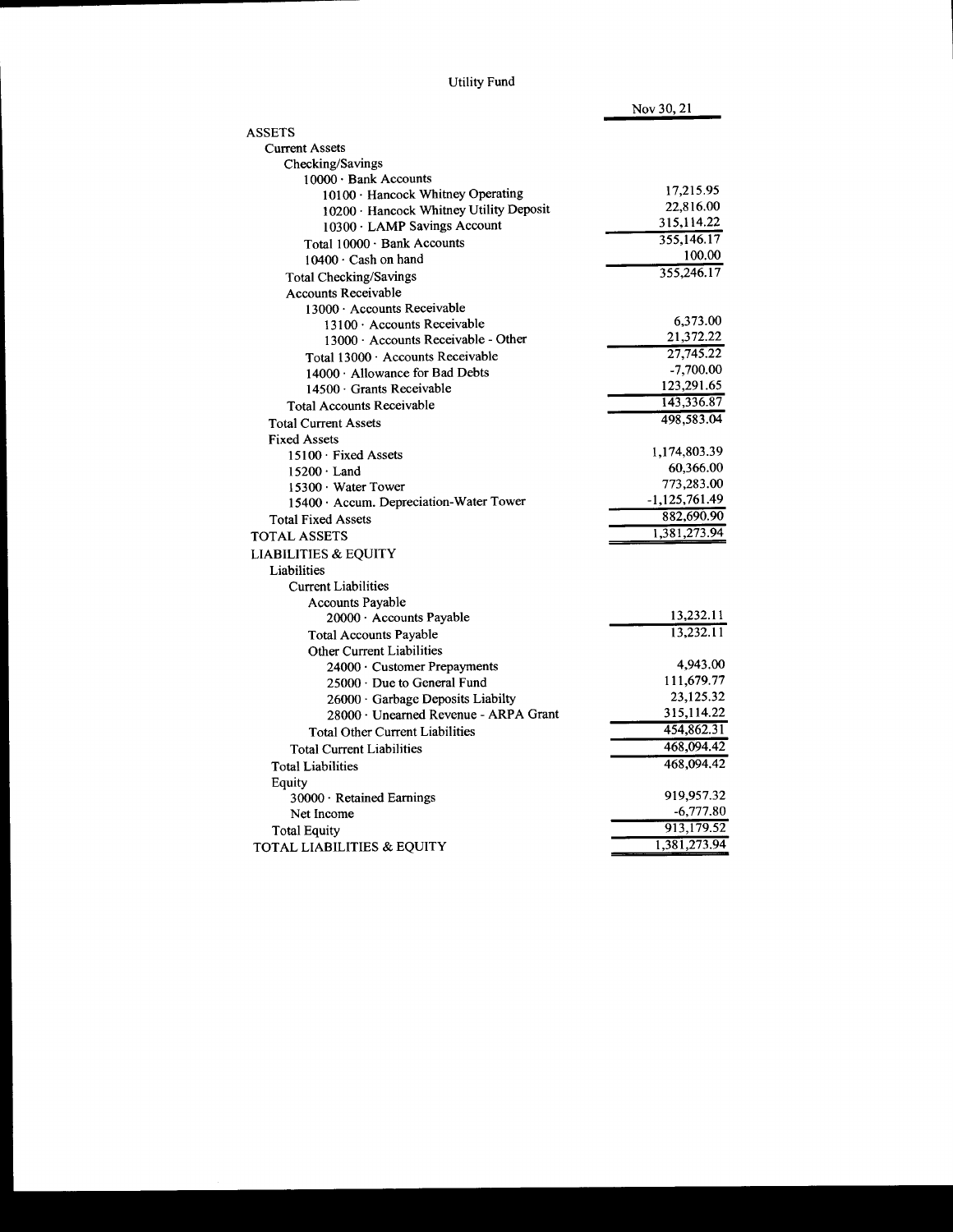## Utility Fund

|                                           | $\overline{\text{Nov}}$ 21 | $\overline{Jul}$ - Nov 21 |
|-------------------------------------------|----------------------------|---------------------------|
| Ordinary Income/Expense                   |                            |                           |
| Income                                    |                            |                           |
| 40000 · Utility Income                    |                            |                           |
| 40100 · Garbage Fee                       | 11,570.00                  | 55,094.00                 |
| 40300 · Late Payment Penalties            | 274.00                     | 1,352.00                  |
| 40400 · Return Fee                        | 100.00                     | 525.00                    |
| $40500 \cdot$ Sewer Fee                   | 5,002.00                   | 24,622.00                 |
| 40700 · Water Franchise fees              | 0.00                       | 3,010.00                  |
| Total 40000 · Utility Income              | 16,946.00                  | $\overline{84,}603.00$    |
| 41000 · Interest Income                   | 0.93                       | 2.00                      |
| 43000 · Other Income                      | 0.00                       | 25.00                     |
| <b>Total Income</b>                       | 16,946.93                  | 84,630.00                 |
| Expense                                   |                            |                           |
| 50000 · Bank Service charges              | 0.00                       | 48.00                     |
| 52000 · Depreciation Expense              | 7,083.33                   | 35,416.65                 |
| 53000 · Garbage Department Expenses       |                            |                           |
| 53010 · Garbage Service                   | 11,039.99                  | 53,209.73                 |
| Total 53000 · Garbage Department Expenses | 11,039.99                  | 53,209.73                 |
| 54000 · General Administrative            |                            |                           |
| $54010 \cdot$ Billing Supplies            | 0.00                       | 376.62                    |
| 54020 · Dues & Memberships                | 953.00                     | 953.00                    |
| 54030 · Postage                           | 151.60                     | 1,048.15                  |
| Total 54000 · General Administrative      | 1,104.60                   | 2,377.77                  |
| 55000 · Sewer Department Expenses         |                            |                           |
| $55010 \cdot$ Engineering                 | 0.00                       | 698.75                    |
| 55050 · Sewer System Maintenance          | 2,828.73                   | 65,219.96                 |
| 55070 · Utility Bills                     | 1,216.02                   | 5,811.94                  |
| Total 55000 · Sewer Department Expenses   | 4,044.75                   | $\overline{71,730.65}$    |
| 60000 · Transfer Out - Debt Service       | 1,225.00                   | 6,125.00                  |
| <b>Total Expense</b>                      | 24,497.67                  | 168,907.80                |
| Net Ordinary Income                       | $-7,550.74$                | $-84,277.80$              |
| Other Income/Expense                      |                            |                           |
| Other Income                              |                            |                           |
| 82000 · Proceeds fom Legal Settlement     | 0.00                       | 77,500.00                 |
| <b>Total Other Income</b>                 | 0.00                       | 77,500.00                 |
| Net Other Income                          | 0.00                       | 77,500.00                 |
| Net Income                                | $-7,550.74$                | $-6,777.80$               |
|                                           |                            |                           |